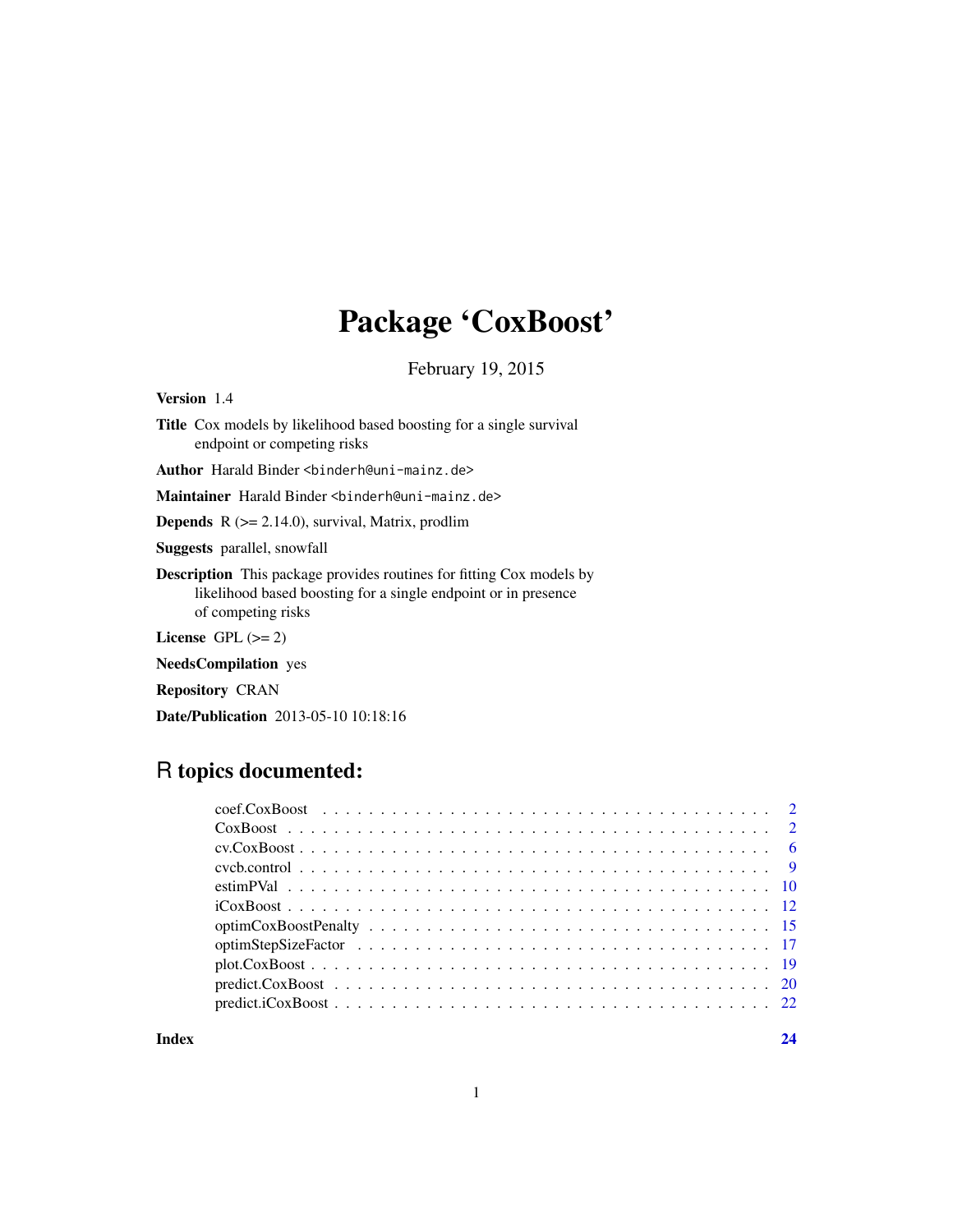<span id="page-1-0"></span>

#### Description

Extracts the coefficients from the specified boosting steps of a CoxBoost object fitted by [CoxBoost](#page-1-1).

### Usage

```
## S3 method for class 'CoxBoost'
coef(object,at.step=NULL,scaled=TRUE,...)
```
#### Arguments

| object   | fitted CoxBoost object from a CoxBoost call.                                                                                                                                                                          |
|----------|-----------------------------------------------------------------------------------------------------------------------------------------------------------------------------------------------------------------------|
| at.step  | scalar or vector of boosting step(s) at which prediction is wanted. If no step is<br>given, the final boosting step is used.                                                                                          |
| scaled   | logical value indicating whether coefficients should be returned scaled to be at<br>the level of the original covariate values, or unscaled as used internally when<br>standardize=TRUE is used in the CoxBoost call. |
| $\cdots$ | miscellaneous arguments, none of which is used at the moment.                                                                                                                                                         |
|          |                                                                                                                                                                                                                       |

#### Value

For a vector of length p (number of covariates) (at. step being a scalar) or a length(at. step)  $\star$  p matrix (at.step being a vector).

#### Author(s)

Harald Binder <binderh@uni-mainz.de>

<span id="page-1-1"></span>CoxBoost *Fit a Cox model by likelihood based boosting*

#### **Description**

CoxBoost is used to fit a Cox proportional hazards model by componentwise likelihood based boosting. It is especially suited for models with a large number of predictors and allows for mandatory covariates with unpenalized parameter estimates.

## Usage

```
CoxBoost(time,status,x,unpen.index=NULL,standardize=TRUE,subset=1:length(time),
        weights=NULL,stepno=100,penalty=9*sum(status[subset]==1),
         criterion = c("pscore", "score","hpscore","hscore"),
         stepsize.factor=1,sf.scheme=c("sigmoid","linear"),pendistmat=NULL,
         connected.index=NULL,x.is.01=FALSE,return.score=TRUE,trace=FALSE)
```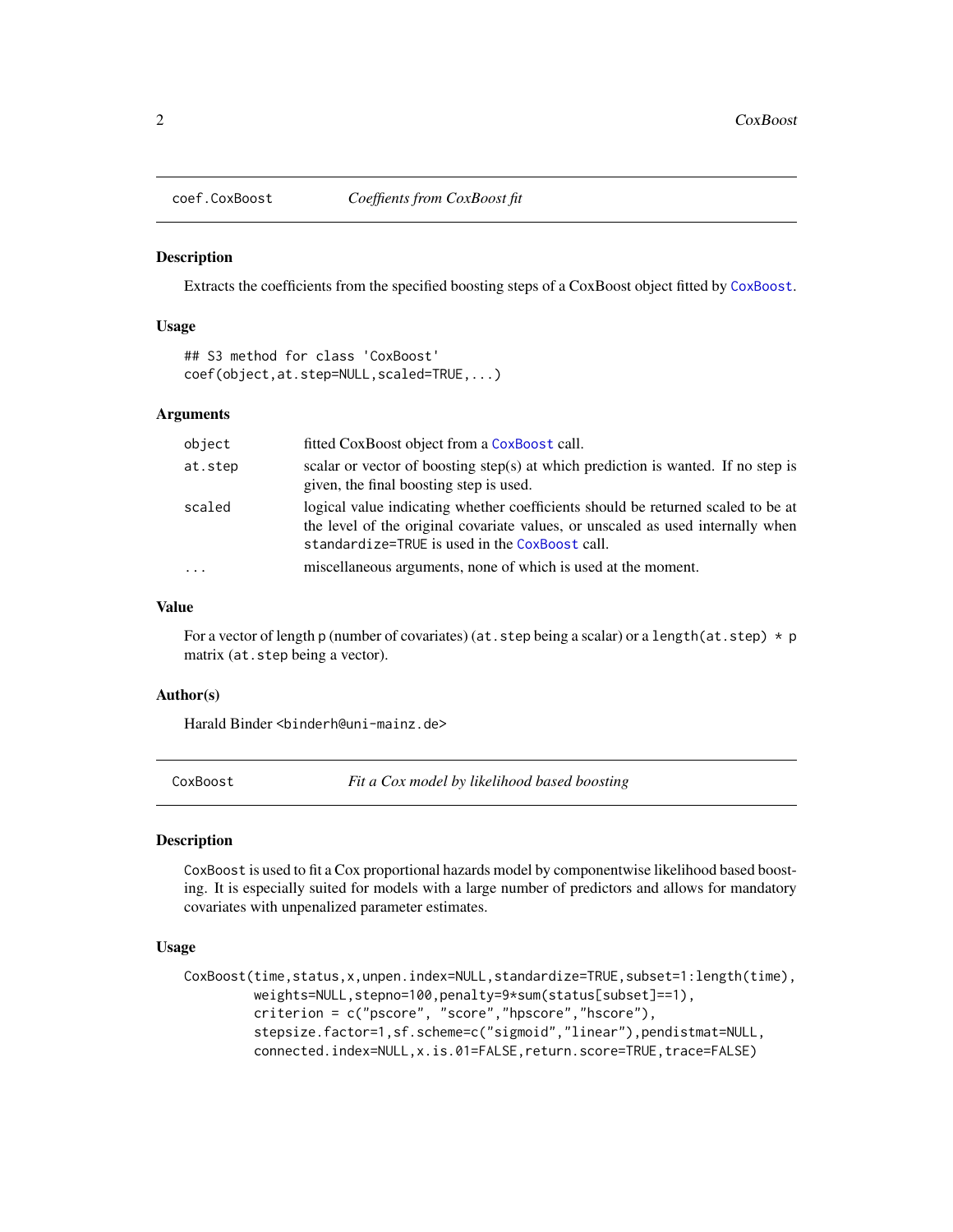#### CoxBoost 3

| time            | vector of length n specifying the observed times.                                                                                                                                                                                                                                                                                                                                                                                                                                                                                                                                                                                                                                                             |
|-----------------|---------------------------------------------------------------------------------------------------------------------------------------------------------------------------------------------------------------------------------------------------------------------------------------------------------------------------------------------------------------------------------------------------------------------------------------------------------------------------------------------------------------------------------------------------------------------------------------------------------------------------------------------------------------------------------------------------------------|
| status          | censoring indicator, i.e., vector of length n with entries 0 for censored obser-<br>vations and 1 for uncensored observations. If this vector contains elements not<br>equal to 0 or 1, these are taken to indicate events from a competing risk and a<br>model for the subdistribution hazard with respect to event 1 is fitted (see e.g.<br>Fine and Gray, 1999; Binder et al. 2009a).                                                                                                                                                                                                                                                                                                                      |
| х               | $n * p$ matrix of covariates.                                                                                                                                                                                                                                                                                                                                                                                                                                                                                                                                                                                                                                                                                 |
| unpen.index     | vector of length p. unpen with indices of mandatory covariates, where parameter<br>estimation should be performed unpenalized.                                                                                                                                                                                                                                                                                                                                                                                                                                                                                                                                                                                |
| standardize     | logical value indicating whether covariates should be standardized for estima-<br>tion. This does not apply for mandatory covariates, i.e., these are not standard-<br>ized.                                                                                                                                                                                                                                                                                                                                                                                                                                                                                                                                  |
| subset          | a vector specifying a subset of observations to be used in the fitting process.                                                                                                                                                                                                                                                                                                                                                                                                                                                                                                                                                                                                                               |
| weights         | optional vector of length n, for specifying weights for the individual observa-<br>tions.                                                                                                                                                                                                                                                                                                                                                                                                                                                                                                                                                                                                                     |
| penalty         | penalty value for the update of an individual element of the parameter vector in<br>each boosting step.                                                                                                                                                                                                                                                                                                                                                                                                                                                                                                                                                                                                       |
| criterion       | indicates the criterion to be used for selection in each boosting step. "pscore"<br>corresponds to the penalized score statistics, "score" to the un-penalized score<br>statistics. Different results will only be seen for un-standardized covariates<br>("pscore" will result in preferential selection of covariates with larger covari-<br>ance), or if different penalties are used for different covariates. "hpscore" and<br>"hscore" correspond to "pscore" and "score". However, a heuristic is used<br>for evaluating only a subset of covariates in each boosting step, as described in<br>Binder et al. (2011). This can considerably speed up computation, but may lead<br>to different results. |
| stepsize.factor |                                                                                                                                                                                                                                                                                                                                                                                                                                                                                                                                                                                                                                                                                                               |
|                 | determines the step-size modification factor by which the natural step size of<br>boosting steps should be changed after a covariate has been selected in a boost-<br>ing step. The default (value 1) implies constant penalties, for a value $< 1$ the<br>penalty for a covariate is increased after it has been selected in a boosting step,<br>and for a value $> 1$ the penalty it is decreased. If pendistmat is given, penalty<br>updates are only performed for covariates that have at least one connection to<br>another covariate.                                                                                                                                                                  |
| sf.scheme       | scheme for changing step sizes (via stepsize. factor). "linear" corresponds<br>to the scheme described in Binder and Schumacher (2009b), "sigmoid" em-<br>ploys a sigmoid shape.                                                                                                                                                                                                                                                                                                                                                                                                                                                                                                                              |
| pendistmat      | connection matrix with entries ranging between $0$ and $1$ , with entry $(i, j)$ indi-<br>cating the certainty of the connection between covariates i and j. According to<br>this information penalty changes due to stepsize. $factor < 1$ are propagated,<br>i.e., if entry $(i, j)$ is non-zero, the penalty for covariate j is decreased after it<br>has been increased for covariate i, after it has been selected in a boosting step.<br>This matrix either has to have dimension $(p - p.\text{unpen}) \times (p - p.\text{unpen})$<br>or the indicices of the p. connected connected covariates have to be given in                                                                                   |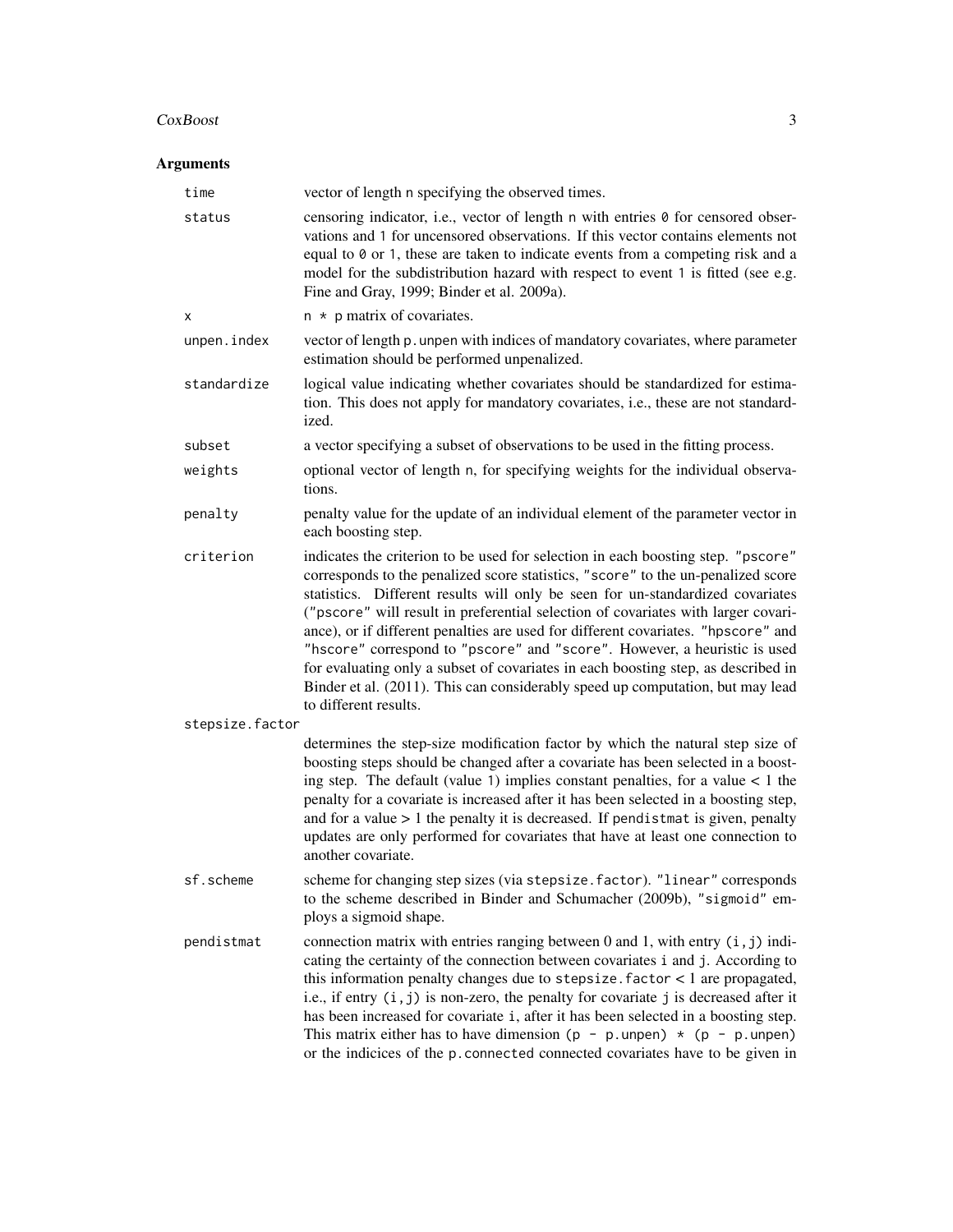<span id="page-3-0"></span>

|                 | connected. index, in which case the matrix has to have dimension $p$ . connected $*$ p. connected.<br>Generally, sparse matices from package Matrix can be used to save memory.                                                                                                                                                                               |
|-----------------|---------------------------------------------------------------------------------------------------------------------------------------------------------------------------------------------------------------------------------------------------------------------------------------------------------------------------------------------------------------|
| connected.index |                                                                                                                                                                                                                                                                                                                                                               |
|                 | indices of the p. connected connected covariates, for which pendistmat pro-<br>vides the connection information for distributing changes in penalties. No over-<br>lap with unpen. index is allowed. If NULL, and a connection matrix is given, all<br>covariates are assumed to be connected.                                                                |
| stepno          | number of boosting steps (m).                                                                                                                                                                                                                                                                                                                                 |
| x.is.01         | logical value indicating whether (the non-mandatory part of) x contains just val-<br>ues 0 and 1, i.e., binary covariates. If this is the case and indicated by this<br>argument, computations are much faster.                                                                                                                                               |
| return.score    | logical value indicating whether the value of the score statistic (or penalized<br>score statistic, depending on criterion), as evaluated in each boosting step for<br>every covariate, should be returned. The corresponding element scoremat can<br>become very large (and needs much memory) when the number of covariates<br>and boosting steps is large. |

trace logical value indicating whether progress in estimation should be indicated by printing the name of the covariate updated.

#### Details

In contrast to gradient boosting (implemented e.g. in the glmboost routine in the R package mboost, using the CoxPH loss function), CoxBoost is not based on gradients of loss functions, but adapts the offset-based boosting approach from Tutz and Binder (2007) for estimating Cox proportional hazards models. In each boosting step the previous boosting steps are incorporated as an offset in penalized partial likelihood estimation, which is employed for obtain an update for one single parameter, i.e., one covariate, in every boosting step. This results in sparse fits similar to Lasso-like approaches, with many estimated coefficients being zero. The main model complexity parameter, which has to be selected (e.g. by cross-validation using cv. CoxBoost), is the number of boosting steps stepno. The penalty parameter penalty can be chosen rather coarsely, either by hand or using [optimCoxBoostPenalty](#page-14-1).

The advantage of the offset-based approach compared to gradient boosting is that the penalty structure is very flexible. In the present implementation this is used for allowing for unpenalized mandatory covariates, which receive a very fast coefficient build-up in the course of the boosting steps, while the other (optional) covariates are subjected to penalization. For example in a microarray setting, the (many) microarray features would be taken to be optional covariates, and the (few) potential clinical covariates would be taken to be mandatory, by including their indices in unpen.index.

If a group of correlated covariates has influence on the response, e.g. genes from the same pathway, componentwise boosting will often result in a non-zero estimate for only one member of this group. To avoid this, information on the connection between covariates can be provided in pendistmat. If then, in addition, a penalty updating scheme with stepsize. factor  $\lt$  1 is chosen, connected covariates are more likely to be chosen in future boosting steps, if a directly connected covariate has been chosen in an earlier boosting step (see Binder and Schumacher, 2009b).

#### Value

CoxBoost returns an object of class CoxBoost.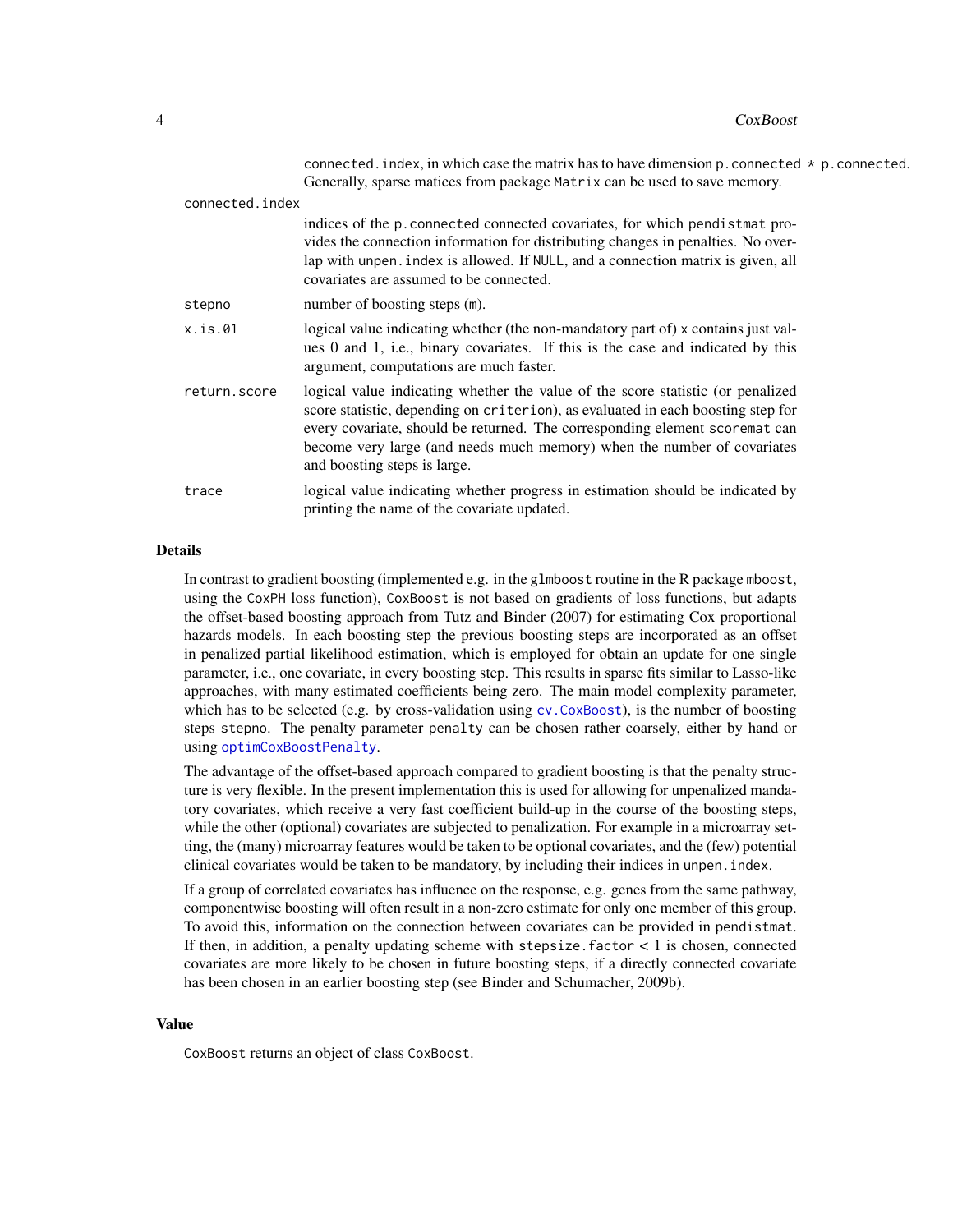<span id="page-4-0"></span>

| n, p              | number of observations and number of covariates.                                                                                                                                                                                                           |
|-------------------|------------------------------------------------------------------------------------------------------------------------------------------------------------------------------------------------------------------------------------------------------------|
| stepno            | number of boosting steps.                                                                                                                                                                                                                                  |
| xnames            | vector of length p containing the names of the covariates. This information is<br>extracted from x or names following the scheme $V1$ , $V2$ ,                                                                                                             |
| are used.         |                                                                                                                                                                                                                                                            |
| coefficients      | (stepno+1) $\star$ p matrix containing the coefficient estimates for the (standard-<br>ized) optional covariates for boosting steps 0 to stepno. This will typically be a<br>sparse matrix, built using package Matrix                                     |
|                   |                                                                                                                                                                                                                                                            |
| scoremat          | stepno * p matrix containing the value of the score statistic for each of the<br>optional covariates before each boosting step.                                                                                                                            |
| meanx, sdx        | vector of mean values and standard deviations used for standardizing the covari-<br>ates.                                                                                                                                                                  |
| unpen.index       | indices of the mandatory covariates in the original covariate matrix x.                                                                                                                                                                                    |
| penalty           | If stepsize factor != 1, stepno $*$ (p - p.unpen) matrix containing<br>the penalties used for every boosting step and every penalized covariate, other-<br>wise a vector containing the unchanged values of the penalty employed in each<br>boosting step. |
| time              | observed times given in the CoxBoost call.                                                                                                                                                                                                                 |
| status            | censoring indicator given in the CoxBoost call.                                                                                                                                                                                                            |
| event.times       | vector with event times from the data given in the CoxBoost call.                                                                                                                                                                                          |
| linear.predictors |                                                                                                                                                                                                                                                            |
|                   | (stepno+1) $\star$ n matrix giving the linear predictor for boosting steps 0 to<br>stepno and every observation.                                                                                                                                           |
| Lambda            | matrix with the Breslow estimate for the cumulative baseline hazard for boosting<br>steps 0 to stepno for every event time.                                                                                                                                |
| logplik           | partial log-likelihood of the fitted model in the final boosting step.                                                                                                                                                                                     |

#### Author(s)

Written by Harald Binder <br/>binderh@uni-mainz.de>.

# References

Binder, H., Benner, A., Bullinger, L., and Schumacher, M. (2013). Tailoring sparse multivariable regression techniques for prognostic single-nucleotide polymorphism signatures. Statistics in Medicine, doi: 10.1002/sim.5490.

Binder, H., Allignol, A., Schumacher, M., and Beyersmann, J. (2009). Boosting for high-dimensional time-to-event data with competing risks. Bioinformatics, 25:890-896.

Binder, H. and Schumacher, M. (2009). Incorporating pathway information into boosting estimation of high-dimensional risk prediction models. BMC Bioinformatics. 10:18.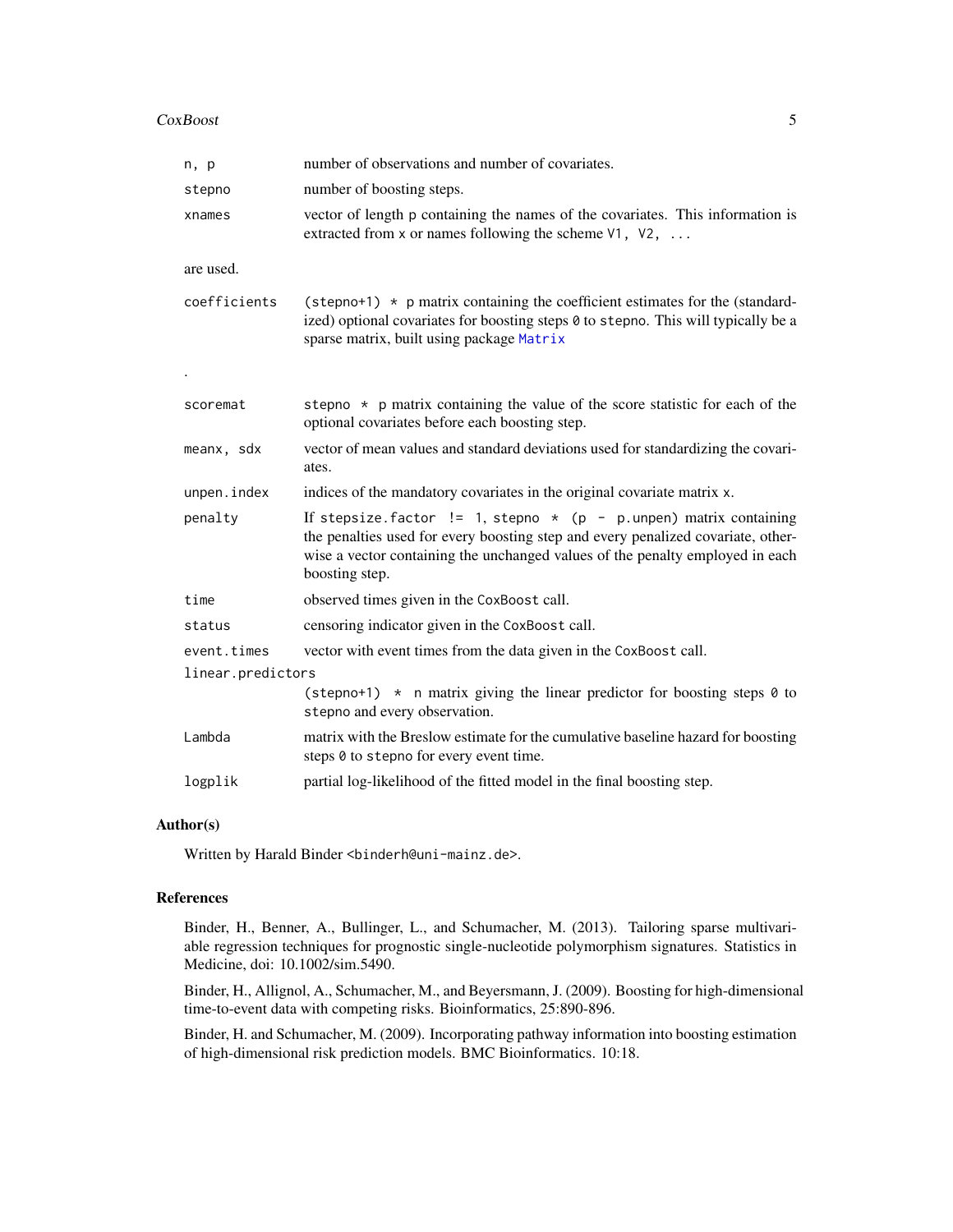<span id="page-5-0"></span>Binder, H. and Schumacher, M. (2008). Allowing for mandatory covariates in boosting estimation of sparse high-dimensional survival models. BMC Bioinformatics. 9:14.

Tutz, G. and Binder, H. (2007) Boosting ridge regression. Computational Statistics \& Data Analysis, 51(12):6044-6059.

Fine, J. P. and Gray, R. J. (1999). A proportional hazards model for the subdistribution of a competing risk. Journal of the American Statistical Association. 94:496-509.

#### See Also

[predict.CoxBoost](#page-19-1), [cv.CoxBoost](#page-5-1).

#### Examples

```
# Generate some survival data with 10 informative covariates
n <- 200; p <- 100
beta <- c(rep(1,10),rep(0,p-10))
x <- matrix(rnorm(n*p),n,p)
real.time <- -(log(runif(n)))/(10*exp(drop(x %*% beta)))
cens.time <- rexp(n,rate=1/10)
status <- ifelse(real.time <= cens.time,1,0)
obs.time <- ifelse(real.time <= cens.time,real.time,cens.time)
# Fit a Cox proportional hazards model by CoxBoost
cbfit <- CoxBoost(time=obs.time,status=status,x=x,stepno=100,penalty=100)
summary(cbfit)
# ... with covariates 1 and 2 being mandatory
cbfit.mand <- CoxBoost(time=obs.time,status=status,x=x,unpen.index=c(1,2),
                       stepno=100, penalty=100)
summary(cbfit.mand)
```
<span id="page-5-1"></span>

#### Description

Performs a K-fold cross-validation for [CoxBoost](#page-1-1) in search for the optimal number of boosting steps.

## Usage

```
cv.CoxBoost(time,status,x,subset=1:length(time),maxstepno=100,K=10,
type=c("verweij","naive"),
            parallel=FALSE,upload.x=TRUE,multicore=FALSE,
            folds=NULL, trace=FALSE,...)
```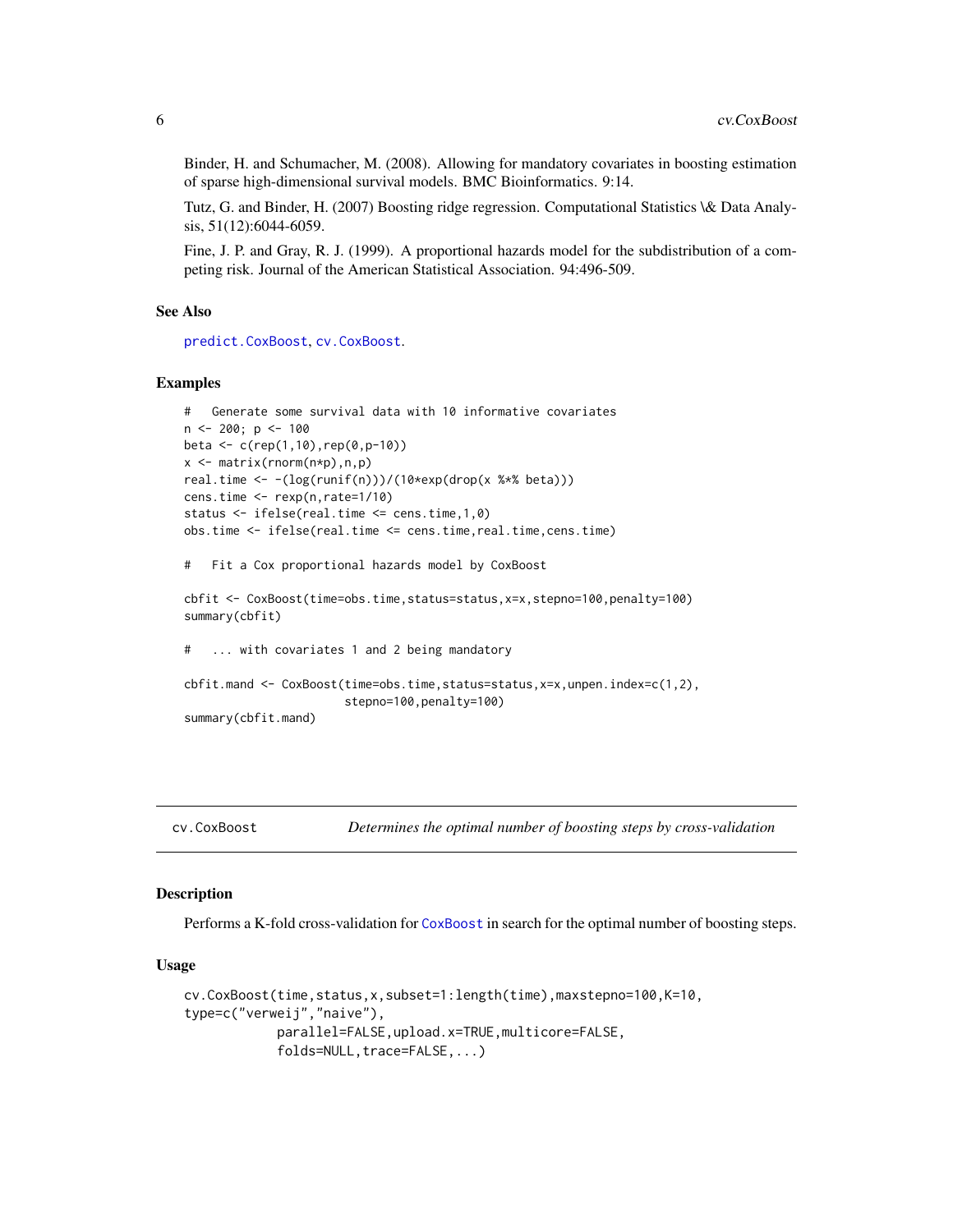# cv.CoxBoost 7

# Arguments

| time      | vector of length n specifying the observed times.                                                                                                                                                                                                                                                                                                                   |
|-----------|---------------------------------------------------------------------------------------------------------------------------------------------------------------------------------------------------------------------------------------------------------------------------------------------------------------------------------------------------------------------|
| status    | censoring indicator, i.e., vector of length n with entries 0 for censored obser-<br>vations and 1 for uncensored observations. If this vector contains elements not<br>equal to 0 or 1, these are taken to indicate events from a competing risk and a<br>model for the subdistribution hazard with respect to event 1 is fitted (see e.g.<br>Fine and Gray, 1999). |
| χ         | $n * p$ matrix of covariates.                                                                                                                                                                                                                                                                                                                                       |
| subset    | a vector specifying a subset of observations to be used in the fitting process.                                                                                                                                                                                                                                                                                     |
| maxstepno | maximum number of boosting steps to evaluate, i.e, the returned "optimal" num-<br>ber of boosting steps will be in the range [0, maxstepno].                                                                                                                                                                                                                        |
| Κ         | number of folds to be used for cross-validation. If K is larger or equal to the<br>number of non-zero elements in status, leave-one-out cross-validation is per-<br>formed.                                                                                                                                                                                         |
| type      | way of calculating the partial likelihood contribution of the observation in the<br>hold-out folds: "verweij" uses the more appropriate method described in Ver-<br>weij and van Houwelingen (1996), "naive" uses the approach where the ob-<br>servations that are not in the hold-out folds are ignored (often found in other R<br>packages).                     |
| parallel  | logical value indicating whether computations in the cross-validation folds should<br>be performed in parallel on a compute cluster, using package snowfall. Paral-<br>lelization is performed via the package snowfall and the initialization function<br>of of this package, sfInit, should be called before calling cv. CoxBoost.                                |
| multicore | indicates whether computations in the cross-validation folds should be performed<br>in parallel, using package parallel. If TRUE, package parallel is employed<br>using the default number of cores. A value larger than 1 is taken to be the num-<br>ber of cores that should be employed.                                                                         |
| upload.x  | logical value indicating whether x should/has to be uploaded to the compute<br>cluster for parallel computation. Uploading this only once (using $sfExport(x)$ )<br>from library snowfall) can save much time for large data sets.                                                                                                                                  |
| folds     | if not NULL, this has to be a list of length K, each element being a vector of indices<br>of fold elements. Useful for employing the same folds for repeated runs.                                                                                                                                                                                                  |
| trace     | logical value indicating whether progress in estimation should be indicated by<br>printing the number of the cross-validation fold and the index of the covariate<br>updated.                                                                                                                                                                                       |
| .         | miscellaneous parameters for the calls to CoxBoost                                                                                                                                                                                                                                                                                                                  |

# Value

List with the following components:

| mean.logplik | vector of length maxstepno+1 with the mean partial log-likelihood for boosting<br>steps 0 to maxstepno        |
|--------------|---------------------------------------------------------------------------------------------------------------|
| se.logplik   | vector with standard error estimates for the mean partial log-likelihood criterion<br>for each boosting step. |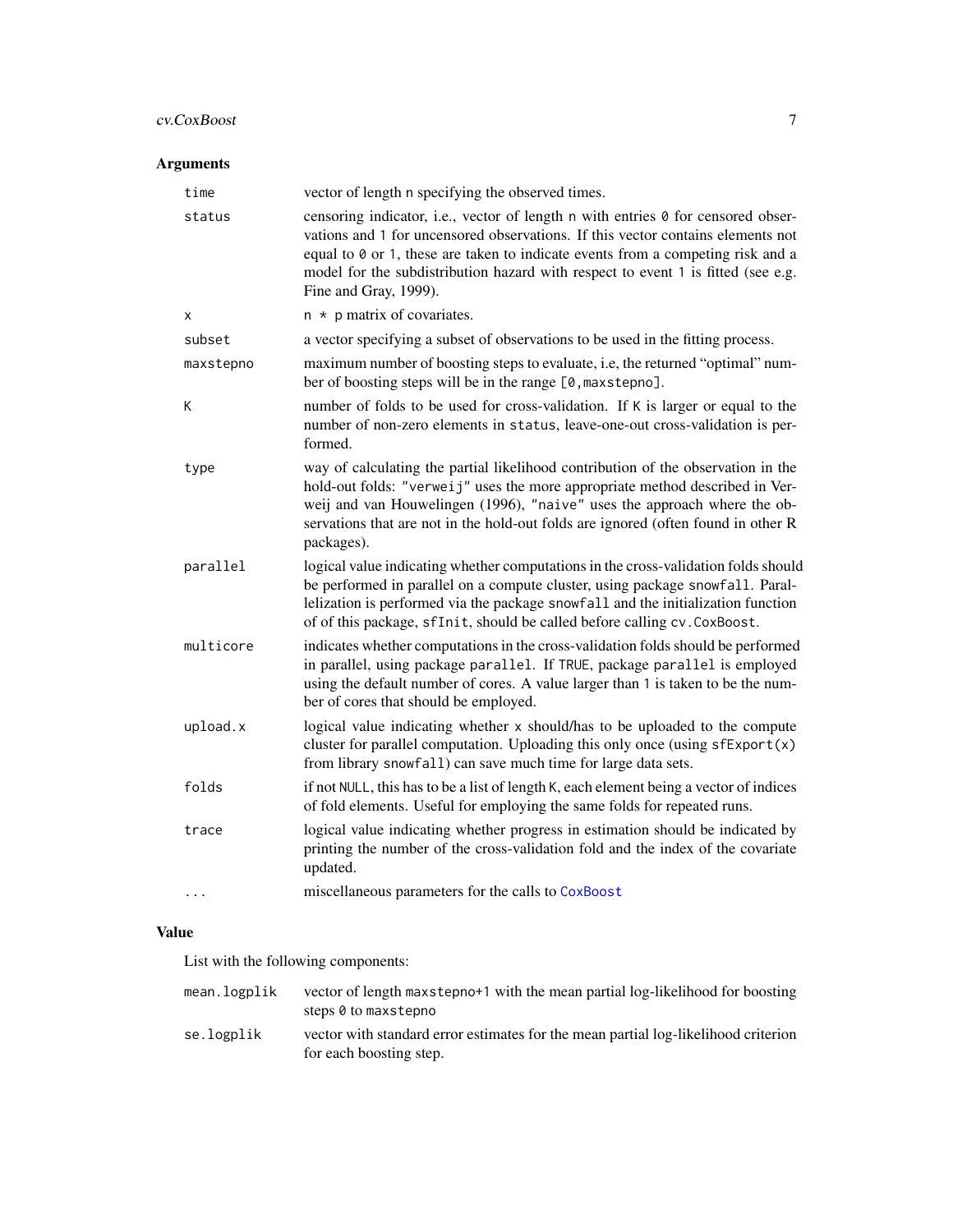<span id="page-7-0"></span>

| optimal.step | optimal boosting step number, <i>i.e.</i> , with minimum mean partial log-likelihood. |
|--------------|---------------------------------------------------------------------------------------|
| folds        | list of length K, where the elements are vectors of the indices of observations in    |
|              | the respective folds.                                                                 |

#### Author(s)

Harald Binder <binderh@uni-mainz.de>

#### References

Verweij, P. J. M. and van Houwelingen, H. C. (1993). Cross-validation in survival analysis. Statistics in Medicine, 12(24):2305-2314.

#### See Also

[CoxBoost](#page-1-1), [optimCoxBoostPenalty](#page-14-1)

# Examples

```
## Not run:
# Generate some survival data with 10 informative covariates
n \le -200; p \le -100beta \leq c (rep(1,10), rep(0, p-10))
x \leq - matrix(rnorm(n \star p), n, p)
real.time <- -(log(runif(n)))/(10*exp(drop(x %*% beta)))
cens.time <- rexp(n,rate=1/10)
status <- ifelse(real.time <= cens.time,1,0)
obs.time <- ifelse(real.time <= cens.time,real.time,cens.time)
# 10-fold cross-validation
cv.res <- cv.CoxBoost(time=obs.time,status=status,x=x,maxstepno=500,
                      K=10,type="verweij",penalty=100)
# examine mean partial log-likelihood in the course of the boosting steps
plot(cv.res$mean.logplik)
# Fit with optimal number of boosting steps
cbfit <- CoxBoost(time=obs.time,status=status,x=x,stepno=cv.res$optimal.step,
                  penalty=100)
summary(cbfit)
```
## End(Not run)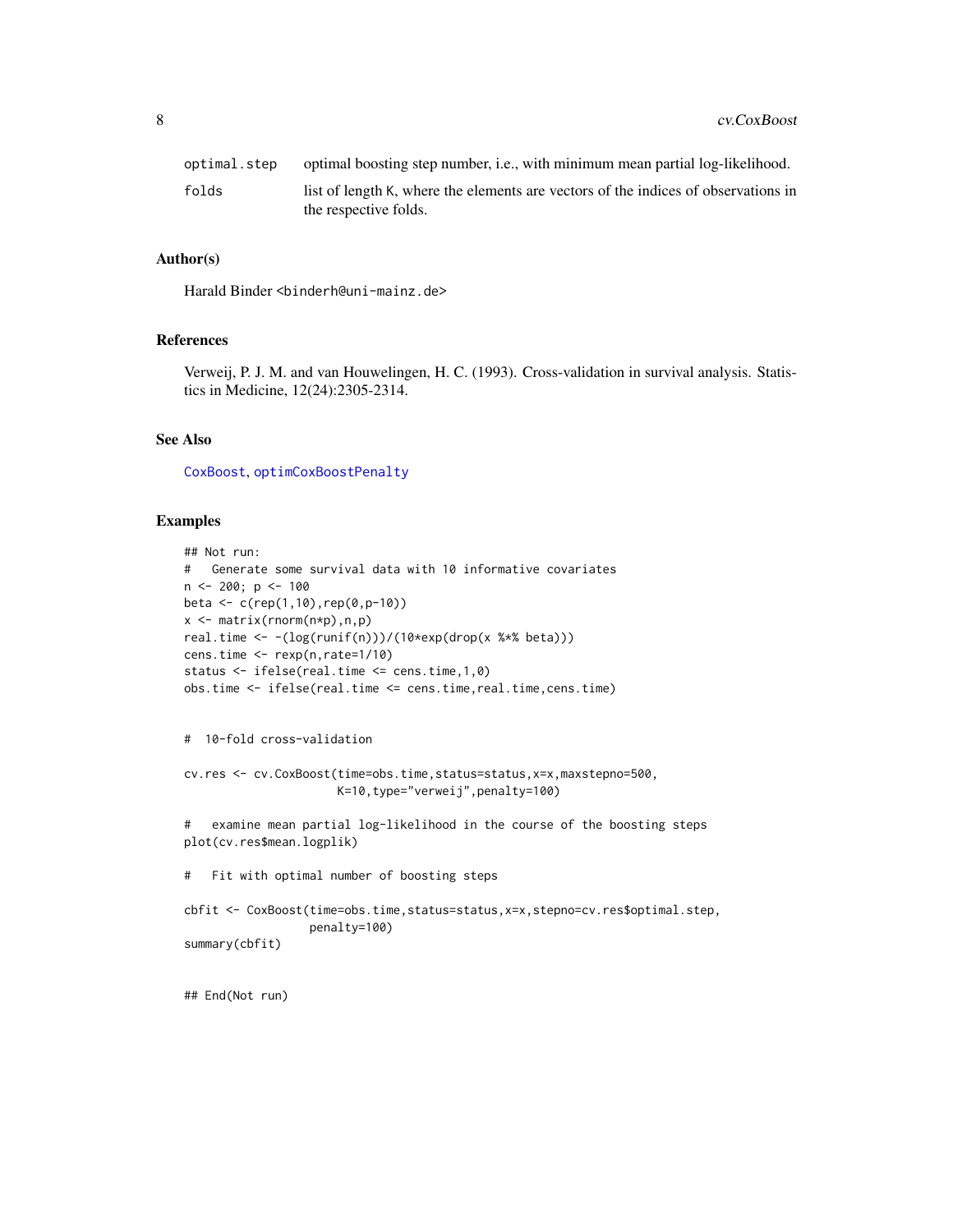<span id="page-8-1"></span><span id="page-8-0"></span>

# Description

This function allows to set the control parameters for cross-validation to be passed into a call to [iCoxBoost](#page-11-1).

# Usage

```
cvcb.control(K=10,type=c("verweij","naive"),parallel=FALSE,
upload.x=TRUE,multicore=FALSE,folds=NULL)
```
# Arguments

| К         | number of folds to be used for cross-validation. If K is larger or equal to the<br>number of events in the data to be analyzed, leave-one-out cross-validation is<br>performed.                                                                                                                                                                 |
|-----------|-------------------------------------------------------------------------------------------------------------------------------------------------------------------------------------------------------------------------------------------------------------------------------------------------------------------------------------------------|
| type      | way of calculating the partial likelihood contribution of the observation in the<br>hold-out folds: "verweij" uses the more appropriate method described in Ver-<br>weij and van Houwelingen (1996), "naive" uses the approach where the ob-<br>servations that are not in the hold-out folds are ignored (often found in other R<br>packages). |
| parallel  | logical value indicating whether computations in the cross-validation folds should<br>be performed in parallel on a compute cluster, using package snowfall. Paral-<br>lelization is performed via the package snowfall and the initialization function<br>of of this package, sfInit, should be called before calling iCoxBoost.               |
| multicore | indicates whether computations in the cross-validation folds should be performed<br>in parallel, using package parallel. If TRUE, package parallel is employed<br>using the default number of cores. A value larger than 1 is taken to be the num-<br>ber of cores that should be employed.                                                     |
| upload.x  | logical value indicating whether x should/has to be uploaded to the compute<br>cluster for parallel computation. Uploading this only once (using $sfExport(x)$ )<br>from library snowfall) can save much time for large data sets.                                                                                                              |
| folds     | if not NULL, this has to be a list of length K, each element being a vector of indices<br>of fold elements. Useful for employing the same folds for repeated runs.                                                                                                                                                                              |

# Value

List with elements corresponding to the call arguments.

# Author(s)

Written by Harald Binder <br/>binderh@uni-mainz.de>.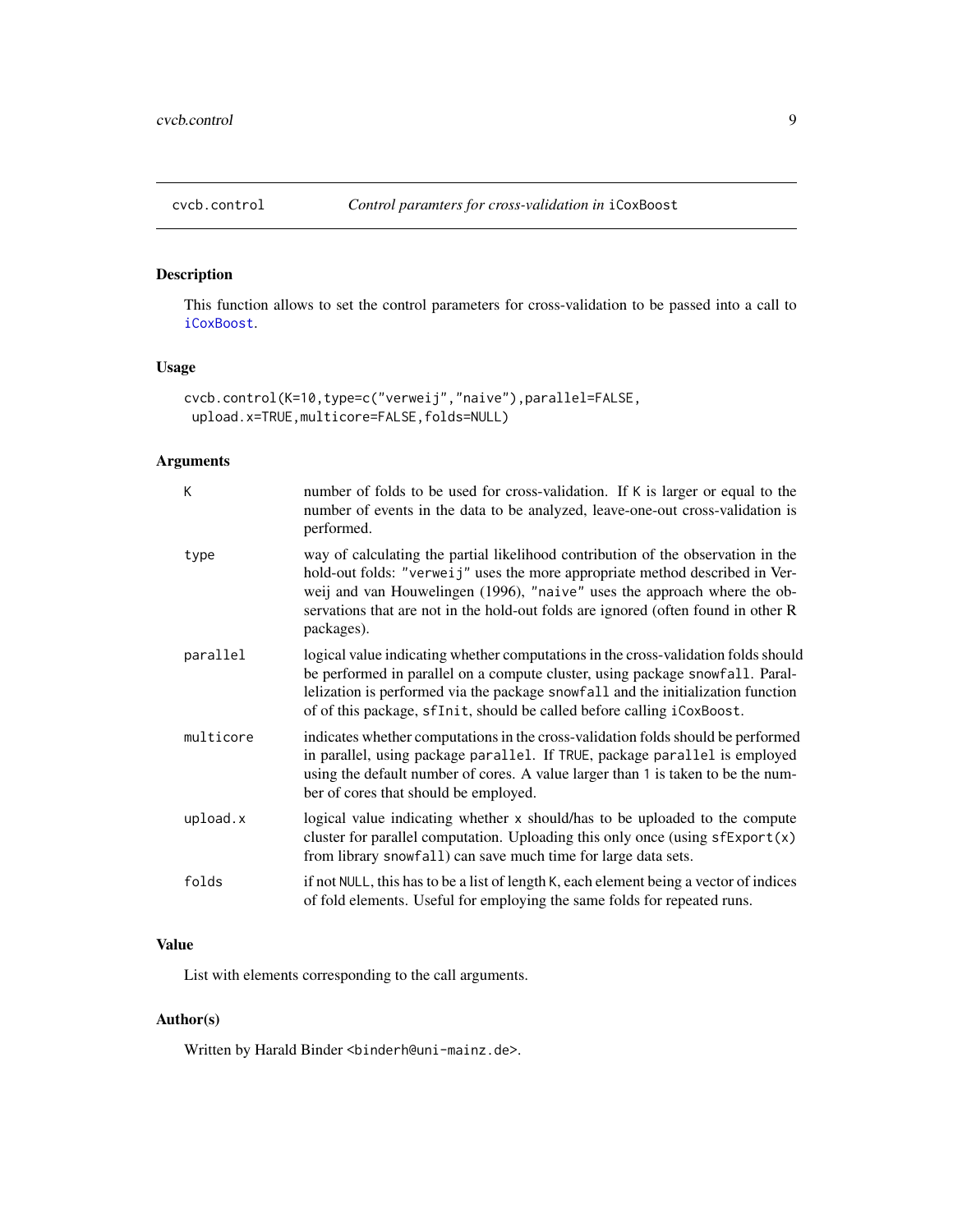# <span id="page-9-0"></span>References

Verweij, P. J. M. and van Houwelingen, H. C. (1993). Cross-validation in survival analysis. Statistics in Medicine, 12(24):2305-2314.

# See Also

[iCoxBoost](#page-11-1), [cv.CoxBoost](#page-5-1)

estimPVal *Estimate p-values for a model fitted by CoxBoost*

# Description

Performs permutation-based p-value estimation for the optional covariates in a fit from [CoxBoost](#page-1-1).

# Usage

```
estimPVal(object,x,permute.n=10,per.covariate=FALSE,parallel=FALSE,
          multicore=FALSE,trace=FALSE,...)
```

| object                    | fit object obtained from CoxBoost.                                                                                                                                                                                                                                                                                            |
|---------------------------|-------------------------------------------------------------------------------------------------------------------------------------------------------------------------------------------------------------------------------------------------------------------------------------------------------------------------------|
| $\boldsymbol{\mathsf{x}}$ | $n * p$ matrix of covariates. This has to be the same that was used in the call to<br>CoxBoost.                                                                                                                                                                                                                               |
| permute.n                 | number of permutations employed for obtaining a null distribution.                                                                                                                                                                                                                                                            |
| per.covariate             | logical value indicating whether a separate null distribution should be considered<br>for each covariate. A larger number of permutations will be needed if this is<br>wanted.                                                                                                                                                |
| parallel                  | logical value indicating whether computations for obtaining a null distribution<br>via permutation should be performed in parallel on a compute cluster. Paral-<br>lelization is performed via the package snowfall and the initialization function<br>of of this package, sfInit, should be called before calling estimPVal. |
| multicore                 | indicates whether computations in the permuted data sets should be performed<br>in parallel, using package parallel. If TRUE, package parallel is employed<br>using the default number of cores. A value larger than 1 is taken to be the<br>number of cores that should be employed.                                         |
| trace                     | logical value indicating whether progress in estimation should be indicated by<br>printing the number of the permutation that is currently being evaluated.                                                                                                                                                                   |
| $\cdots$                  | miscellaneous parameters for the calls to CoxBoost                                                                                                                                                                                                                                                                            |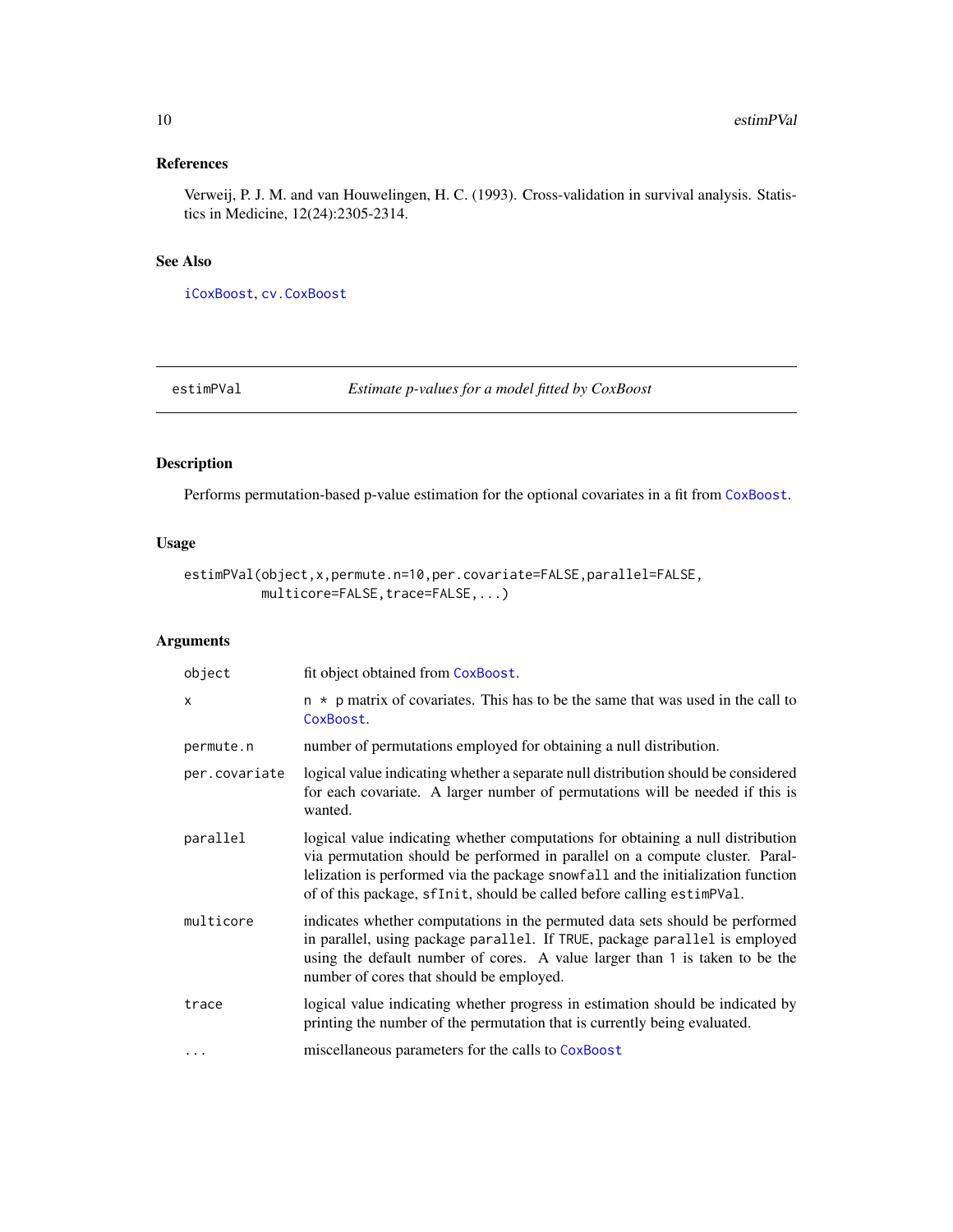#### estimPVal 11

## Details

As p-value estimates are based on permutations, random numbers are drawn for determining permutation indices. Therfore, the results depend on the state of the random number generator. This can be used to explore the variability due to random variation and help to determine an adequate value for permute.n. A value of 100 should be sufficient, but this can be quite slow. If there is a considerable number of covariates, e.g., larger than 100, a much smaller number of permutations, e.g., 10, might already work well. The estimates might also be negatively affected, if only a small number of boosting steps (say <50) was employed for the original fit.

# Value

Vector with p-value estimates, one value for each optional covariate specificed in the original call to [CoxBoost](#page-1-1).

#### Author(s)

Harald Binder <binderh@uni-mainz.de>

# References

Binder, H., Porzelius, C. and Schumacher, M. (2009). Rank-based p-values for sparse high-dimensional risk prediction models fitted by componentwise boosting. FDM-Preprint Nr. 101, University of Freiburg, Germany.

#### See Also

**[CoxBoost](#page-1-1)** 

#### Examples

```
## Not run:
# Generate some survival data with 10 informative covariates
n < -200; p < -100beta <- c(rep(1,10),rep(0,p-10))
x \le - matrix(rnorm(n*p), n,p)
real.time <- -(log(runif(n)))/(10*exp(drop(x %*% beta)))
cens.time <- rexp(n,rate=1/10)
status <- ifelse(real.time <= cens.time,1,0)
obs.time <- ifelse(real.time <= cens.time,real.time,cens.time)
# Fit a Cox proportional hazards model by CoxBoost
cbfit <- CoxBoost(time=obs.time,status=status,x=x,stepno=100,
                  penalty=100)
# estimate p-values
p1 <- estimPVal(cbfit,x,permute.n=10)
# get a second vector of estimates for checking how large
```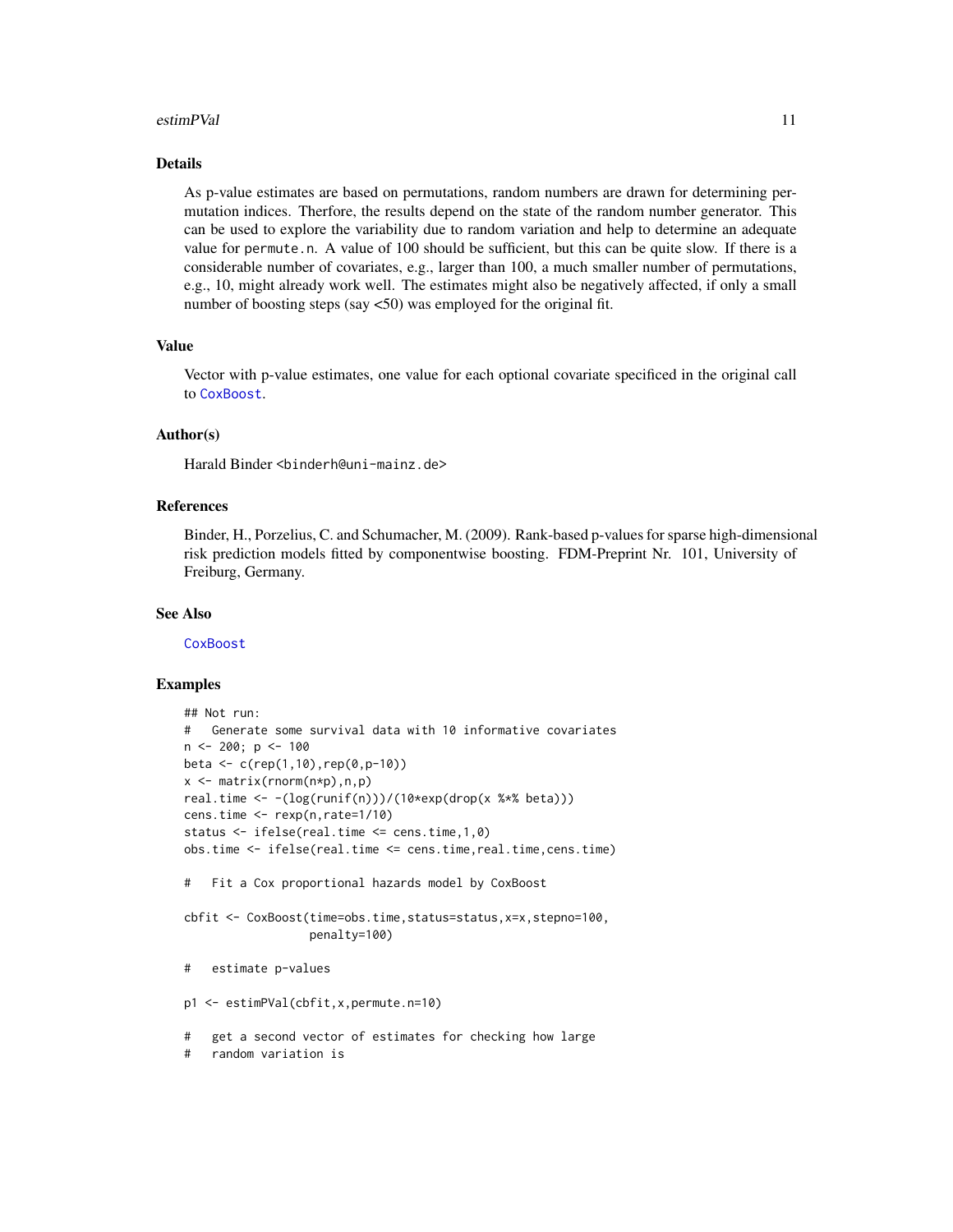#### 12 iCoxBoost and the set of the set of the set of the set of the set of the set of the set of the set of the set of the set of the set of the set of the set of the set of the set of the set of the set of the set of the set

```
p2 <- estimPVal(cbfit,x,permute.n=10)
plot(p1,p2,xlim=c(0,1),ylim=c(0,1),xlab="permute 1",ylab="permute 2")
## End(Not run)
```
<span id="page-11-1"></span>iCoxBoost *Interface for cross-validation and model fitting using a formula description*

# Description

Formula interface for fitting a Cox proportional hazards model by componentwise likelihood based boosting (via a call to [CoxBoost](#page-1-1)), where cross-validation can be performed automatically for determining the number of boosting steps (via a call to [cv.CoxBoost](#page-5-1)).

#### Usage

```
iCoxBoost(formula,data=NULL,weights=NULL,subset=NULL,mandatory=NULL,
 cause=1,standardize=TRUE,stepno=200,
 criterion=c("pscore","score","hpscore","hscore"),
 nu=0.1,stepsize.factor=1,varlink=NULL,
 cv=cvcb.control(),trace=FALSE,...)
```

| formula     | A formula describing the model to be fitted, similar to a call to coxph. The<br>response must be a survival object, either as returned by Surv or Hist (in a<br>competing risks application). |
|-------------|-----------------------------------------------------------------------------------------------------------------------------------------------------------------------------------------------|
| data        | data frame containing the variables described in the formula.                                                                                                                                 |
| weights     | optional vector, for specifying weights for the individual observations.                                                                                                                      |
| subset      | a vector specifying a subset of observations to be used in the fitting process.                                                                                                               |
| mandatory   | vector containing the names of the covariates whose effect is to be estimated<br>un-regularized.                                                                                              |
| cause       | cause of interest in a competing risks setting, when the response is specified by<br>Hist (see e.g. Fine and Gray, 1999; Binder et al. 2009a).                                                |
| standardize | logical value indicating whether covariates should be standardized for estima-<br>tion. This does not apply for mandatory covariates, i.e., these are not standard-<br>ized.                  |
| stepno      | maximum number of boosting steps to be evaluated when determining the num-<br>ber of boosting steps by cross-validation, otherwise the number of boosting seps<br>itself.                     |

<span id="page-11-0"></span>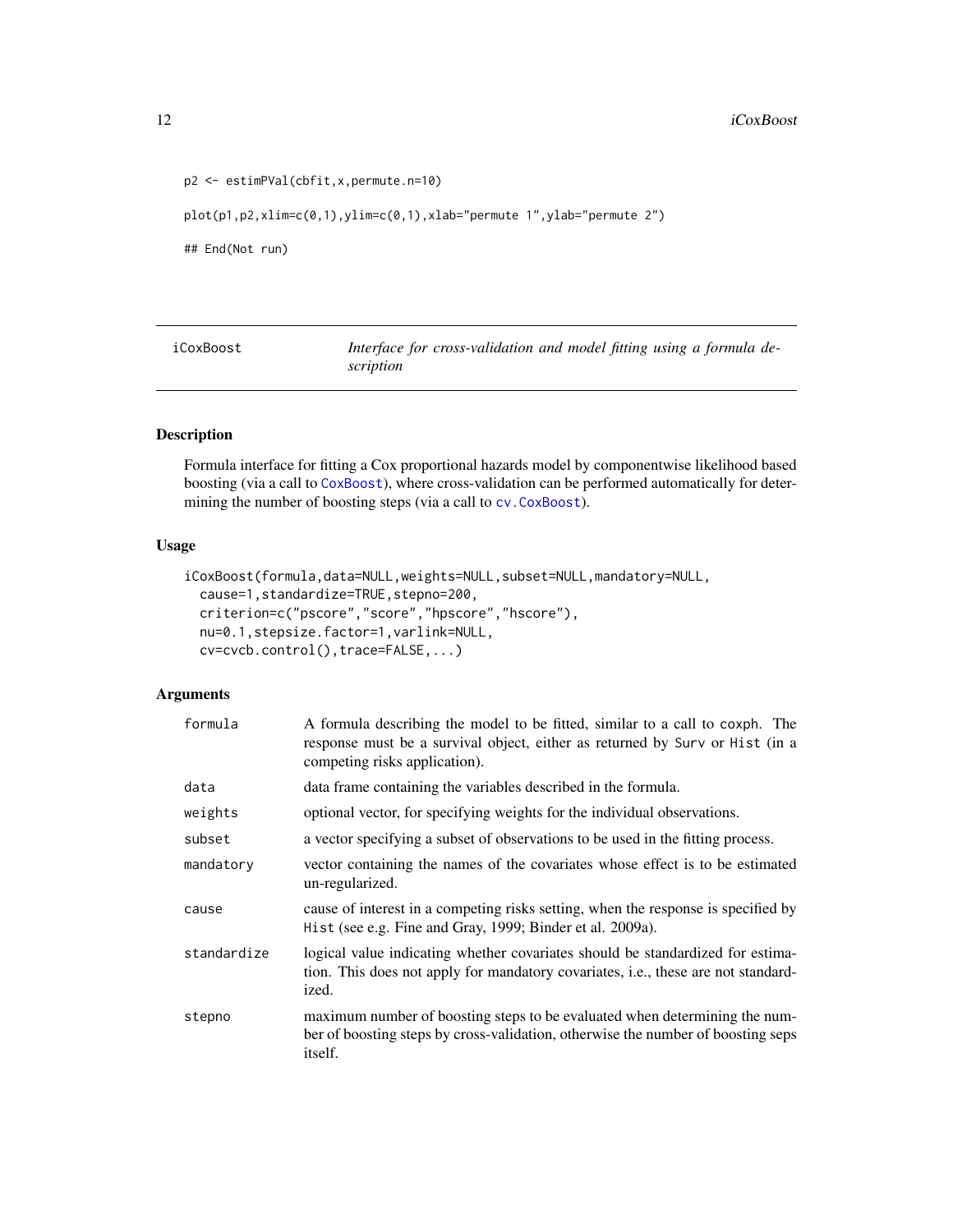#### <span id="page-12-0"></span>iCoxBoost 13

- criterion indicates the criterion to be used for selection in each boosting step. "pscore" corresponds to the penalized score statistics, "score" to the un-penalized score statistics. Different results will only be seen for un-standardized covariates ("pscore" will result in preferential selection of covariates with larger covariance), or if different penalties are used for different covariates. "hpscore" and "hscore" correspond to "pscore" and "score". However, a heuristic is used for evaluating only a subset of covariates in each boosting step, as described in Binder et al. (2011). This can considerably speed up computation, but may lead to different results.
- nu (roughly) the fraction of the partial maximum likelihood estimate used for the update in each boosting step. This is converted into a penalty for the call to CoxBoost. Use smaller values, e.g., 0.01 when there is little information in the data, and larger values, such as 0.1, with much information or when the number of events is larger than the number of covariates. Note that the default for direct calls to CoxBoost corresponds to nu=0.1.

stepsize.factor

determines the step-size modification factor by which the natural step size of boosting steps should be changed after a covariate has been selected in a boosting step. The default (value 1) implies constant nu, for a value  $\lt 1$  the value nu for a covariate is decreased after it has been selected in a boosting step, and for a value  $> 1$  the value nu is increased. If pendistmat is given, updates of nu are only performed for covariates that have at least one connection to another covariate.

- varlink list for specifying links between covariates, used to re-distribute step sizes when stepsize.factor != 1. The list needs to contain at least two vectors, the first containing the name of the source covariates, the second containing the names of the corresponding target covariates, and a third (optional) vector containing weights between 0 and 1 (defaulting to 1). If nu is increased/descreased for one of the source covariates according to stepsize.factor, the nu for the corresponding target covariate is descreased/increased accordingly (multiplied by the weight). If formula contains interaction terms, als rules for these can be set up, using variable names such as V1:V2 for the interaction term between covariates V1 and V2.
- cv TRUE, for performing cross-validation, with default parameters, FALSE for not performing cross-validation, or list containing the parameters for cross-validation, as obtained from a call to [cvcb.control](#page-8-1).
- trace logical value indicating whether progress in estimation should be indicated by printing the name of the covariate updated.
- ... miscellaneous arguments, passed to the call to [cv.CoxBoost](#page-5-1).

# Details

In contrast to gradient boosting (implemented e.g. in the glmboost routine in the R package mboost, using the CoxPH loss function), CoxBoost is not based on gradients of loss functions, but adapts the offset-based boosting approach from Tutz and Binder (2007) for estimating Cox proportional hazards models. In each boosting step the previous boosting steps are incorporated as an offset in penalized partial likelihood estimation, which is employed for obtain an update for one single parameter,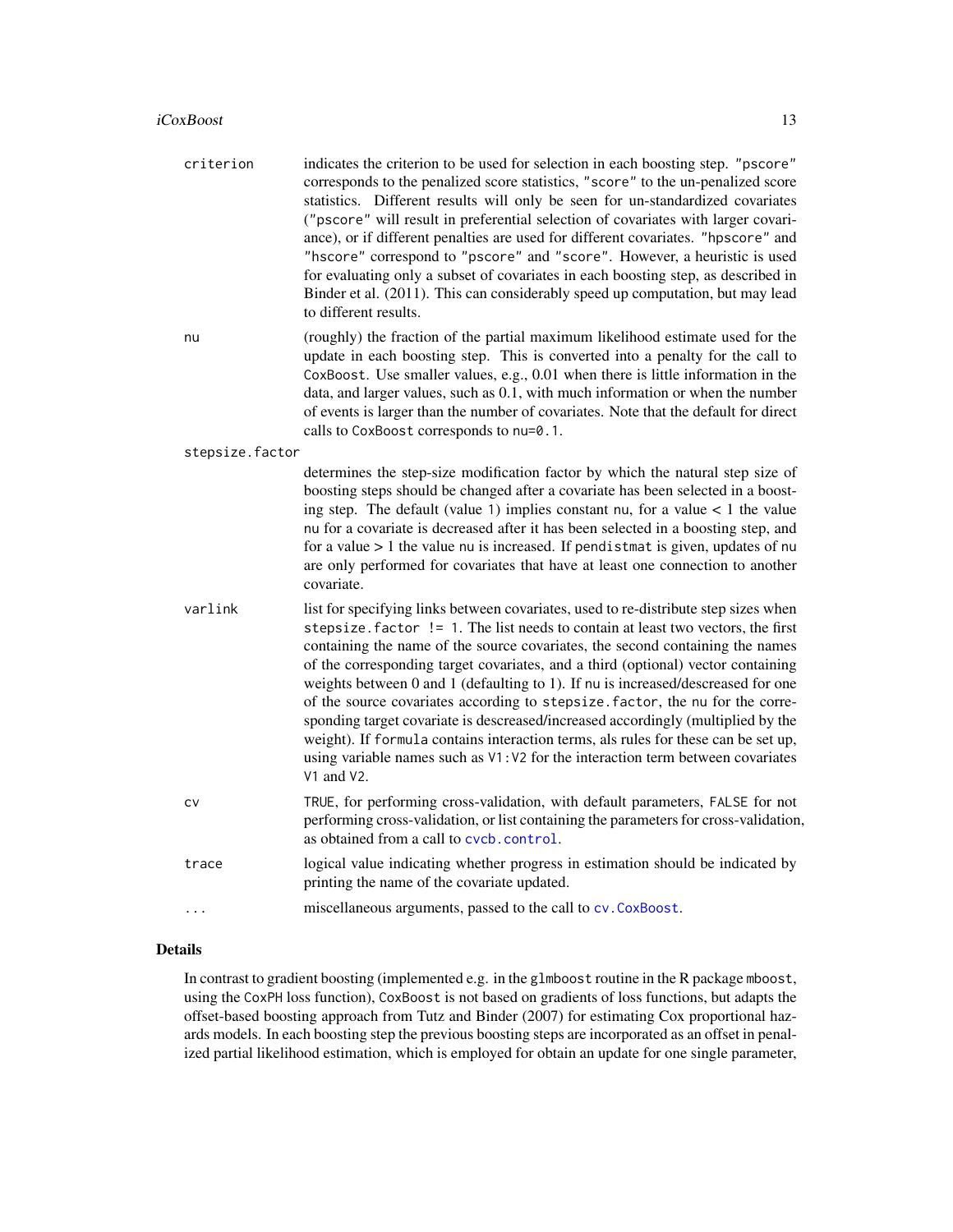<span id="page-13-0"></span>i.e., one covariate, in every boosting step. This results in sparse fits similar to Lasso-like approaches, with many estimated coefficients being zero. The main model complexity parameter, the number of boosting steps, is automatically selected by cross-validation using a call to [cv.CoxBoost](#page-5-1)). Note that this will introduce random variation when repeatedly calling iCoxBoost, i.e. it is advised to set/save the random number generator state for reproducible results.

The advantage of the offset-based approach compared to gradient boosting is that the penalty structure is very flexible. In the present implementation this is used for allowing for unpenalized mandatory covariates, which receive a very fast coefficient build-up in the course of the boosting steps, while the other (optional) covariates are subjected to penalization. For example in a microarray setting, the (many) microarray features would be taken to be optional covariates, and the (few) potential clinical covariates would be taken to be mandatory, by including their names in mandatory.

If a group of correlated covariates has influence on the response, e.g. genes from the same pathway, componentwise boosting will often result in a non-zero estimate for only one member of this group. To avoid this, information on the connection between covariates can be provided in varlink. If then, in addition, a penalty updating scheme with stepsize. factor  $\lt 1$  is chosen, connected covariates are more likely to be chosen in future boosting steps, if a directly connected covariate has been chosen in an earlier boosting step (see Binder and Schumacher, 2009b).

#### Value

iCoxBoost returns an object of class iCoxBoost, which also has class CoxBoost. In addition to the elements from [CoxBoost](#page-1-1) it has the following elements:

|        | call, formula, terms |                                                                   |
|--------|----------------------|-------------------------------------------------------------------|
|        |                      | call, formula and terms from the formula interface.               |
| cause  |                      | cause of interest.                                                |
| cv.res |                      | result from cv. CoxBoost, if cross-validation has been performed. |

## Author(s)

Written by Harald Binder <binderh@uni-mainz.de>.

# References

Binder, H., Benner, A., Bullinger, L., and Schumacher, M. (2013). Tailoring sparse multivariable regression techniques for prognostic single-nucleotide polymorphism signatures. Statistics in Medicine, doi: 10.1002/sim.5490.

Binder, H., Allignol, A., Schumacher, M., and Beyersmann, J. (2009). Boosting for high-dimensional time-to-event data with competing risks. Bioinformatics, 25:890-896.

Binder, H. and Schumacher, M. (2009). Incorporating pathway information into boosting estimation of high-dimensional risk prediction models. BMC Bioinformatics. 10:18.

Binder, H. and Schumacher, M. (2008). Allowing for mandatory covariates in boosting estimation of sparse high-dimensional survival models. BMC Bioinformatics. 9:14.

Tutz, G. and Binder, H. (2007) Boosting ridge regression. Computational Statistics \& Data Analysis, 51(12):6044-6059.

Fine, J. P. and Gray, R. J. (1999). A proportional hazards model for the subdistribution of a competing risk. Journal of the American Statistical Association. 94:496-509.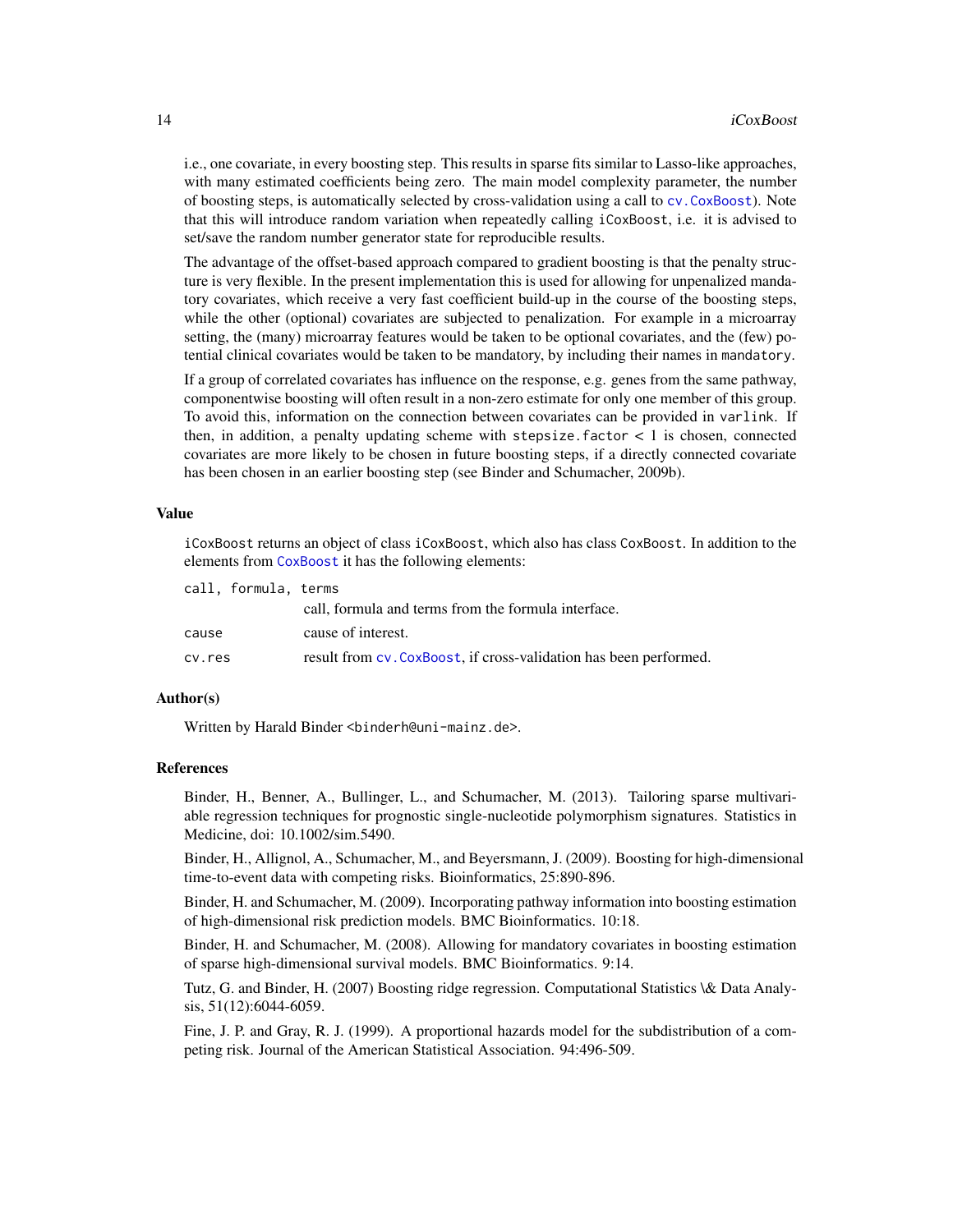# <span id="page-14-0"></span>optimCoxBoostPenalty 15

#### See Also

[predict.iCoxBoost](#page-21-1), [CoxBoost](#page-1-1), [cv.CoxBoost](#page-5-1).

# Examples

```
# Generate some survival data with 10 informative covariates
n \le -200; p \le -100beta <- c(rep(1,2),rep(0,p-2))x <- matrix(rnorm(n*p),n,p)
actual.data \leftarrow as.data.findm(x)real.time <- -(log(runif(n)))/(10*exp(drop(x %*% beta)))
cens.time <- rexp(n,rate=1/10)
actual.data$status <- ifelse(real.time <= cens.time,1,0)
actual.data$time <- ifelse(real.time <= cens.time,real.time,cens.time)
# Fit a Cox proportional hazards model by iCoxBoost
cbfit <- iCoxBoost(Surv(time,status) ~ .,data=actual.data)
summary(cbfit)
plot(cbfit)
# ... with covariates 1 and 2 being mandatory
cbfit.mand <- iCoxBoost(Surv(time,status) ~ .,data=actual.data,mandatory=c("V1"))
summary(cbfit.mand)
plot(cbfit.mand)
```
<span id="page-14-1"></span>optimCoxBoostPenalty *Coarse line search for adequate penalty parameter*

# Description

This routine helps in finding a penalty value that leads to an "optimal" number of boosting steps for CoxBoost, determined by cross-validation, that is not too small/in a specified range.

#### Usage

```
optimCoxBoostPenalty(time,status,x,minstepno=50,maxstepno=200,
                     start.penalty=9*sum(status==1),iter.max=10,
                     upper.margin=0.05,parallel=FALSE,
                     trace=FALSE,...)
```
#### Arguments

time vector of length n specifying the observed times.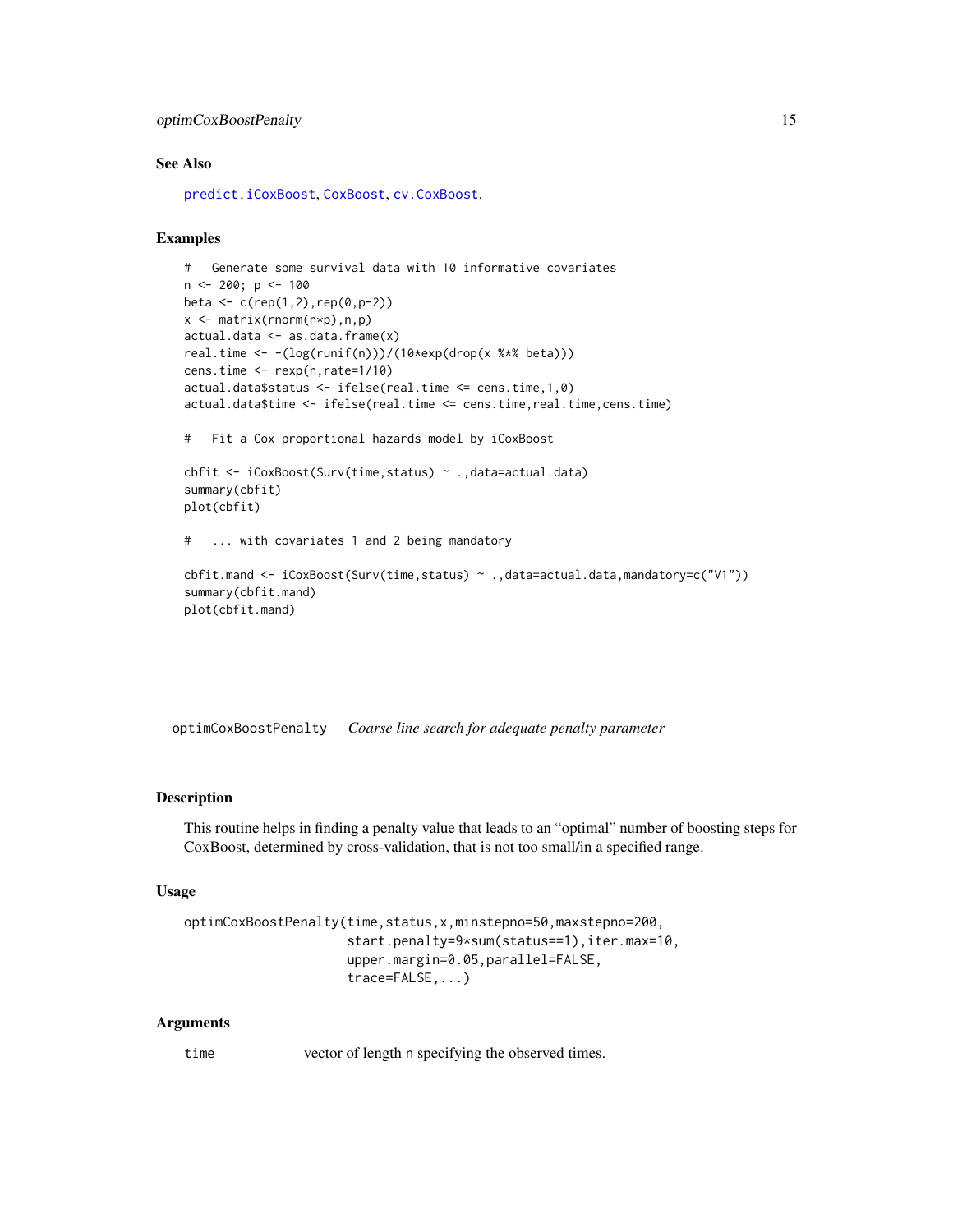<span id="page-15-0"></span>

| status               | censoring indicator, i.e., vector of length n with entries 0 for censored obser-<br>vations and 1 for uncensored observations. If this vector contains elements not<br>equal to $\theta$ or 1, these are taken to indicate events from a competing risk and a<br>model for the subdistribution hazard with respect to event 1 is fitted (see e.g.<br>Fine and Gray, 1999). |
|----------------------|----------------------------------------------------------------------------------------------------------------------------------------------------------------------------------------------------------------------------------------------------------------------------------------------------------------------------------------------------------------------------|
| $\mathsf{x}$         | $n * p$ matrix of covariates.                                                                                                                                                                                                                                                                                                                                              |
| minstepno, maxstepno |                                                                                                                                                                                                                                                                                                                                                                            |
|                      | range of boosting steps in which the "optimal" number of boosting steps is<br>wanted to be.                                                                                                                                                                                                                                                                                |
| start.penalty        | start value for the search for the appropriate penalty.                                                                                                                                                                                                                                                                                                                    |
| iter.max             | maximum number of search iterations.                                                                                                                                                                                                                                                                                                                                       |
| upper.margin         | specifies the fraction of maxstepno which is used as an upper margin in which<br>a cross-validation minimum is not taken to be one. This is necessary because of<br>random fluctuations of cross-validated partial log-likelihood.                                                                                                                                         |
| parallel             | logical value indicating whether computations in the cross-validation folds should<br>be performed in parallel on a compute cluster. Parallelization is performed via<br>the package snowfall and the initialization function of of this package, sfInit,<br>should be called before calling cv. CoxBoost.                                                                 |
| trace                | logical value indicating whether information on progress should be printed.                                                                                                                                                                                                                                                                                                |
| $\cdots$             | miscellaneous parameters for cv. CoxBoost.                                                                                                                                                                                                                                                                                                                                 |

#### Details

The penalty parameter for [CoxBoost](#page-1-1) has to be chosen only very coarsely. In Tutz and Binder (2006) it is suggested for likelihood based boosting just to make sure, that the optimal number of boosting steps, according to some criterion such as cross-validation, is larger or equal to 50. With a smaller number of steps, boosting may become too "greedy" and show sub-optimal performance. This procedure uses a very coarse line search and so one should specify a rather large range of boosting steps.

# Value

List with element penalty containing the "optimal" penalty and cv. res containing the corresponding result of cv.CoxBoost.

# Author(s)

Written by Harald Binder <br/>binderh@uni-mainz.de>.

# References

Tutz, G. and Binder, H. (2006) Generalized additive modelling with implicit variable selection by likelihood based boosting. *Biometrics*, 62:961-971.

## See Also

[CoxBoost](#page-1-1), [cv.CoxBoost](#page-5-1)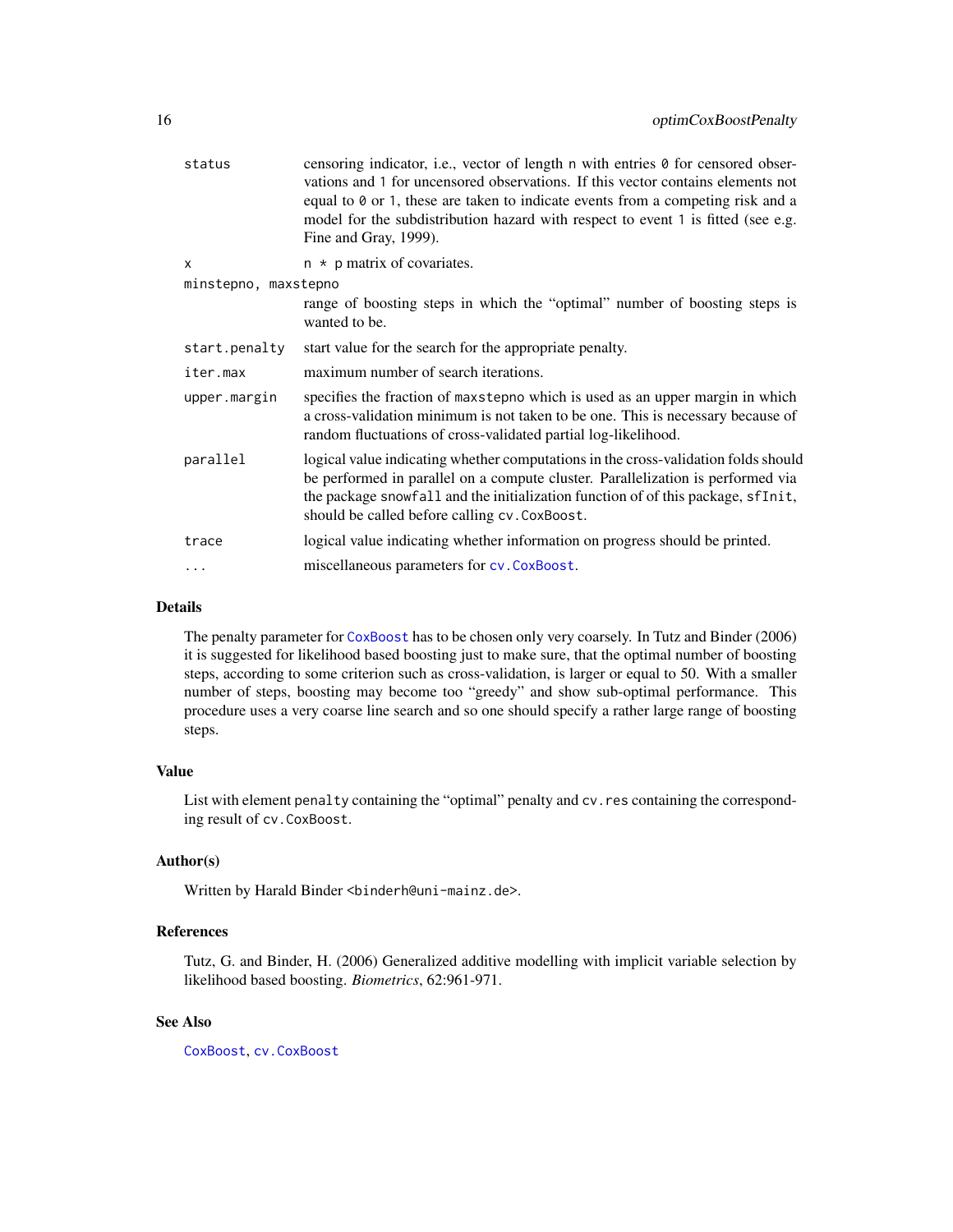# <span id="page-16-0"></span>optimStepSizeFactor 17

#### Examples

```
## Not run:
# Generate some survival data with 10 informative covariates
n <- 200; p <- 100
beta <- c(rep(1,10),rep(0,p-10))
x \leq - matrix(rnorm(n \star p), n, p)
real.time <- -(log(runif(n)))/(10*exp(drop(x %*% beta)))
cens.time <- rexp(n,rate=1/10)
status <- ifelse(real.time <= cens.time,1,0)
obs.time <- ifelse(real.time <= cens.time,real.time,cens.time)
# determine penalty parameter
optim.res <- optimCoxBoostPenalty(time=obs.time,status=status,x=x,
                                  trace=TRUE,start.penalty=500)
# Fit with obtained penalty parameter and optimal number of boosting
# steps obtained by cross-validation
cbfit <- CoxBoost(time=obs.time,status=status,x=x,
                  stepno=optim.res$cv.res$optimal.step,
                  penalty=optim.res$penalty)
summary(cbfit)
```
## End(Not run)

optimStepSizeFactor *Coarse line search for optimum step-size modification factor*

#### Description

This routine helps in finding an optimum step-size modification factor for [CoxBoost](#page-1-1), i.e., that results in an optimum in terms of cross-validated partial log-likelihood.

#### Usage

```
optimStepSizeFactor(time,status,x,
                    direction=c("down","up","both"),start.stepsize=0.1,
                    iter.max=10,constant.cv.res=NULL,
                    parallel=FALSE, trace=FALSE,...)
```
#### Arguments

time vector of length n specifying the observed times.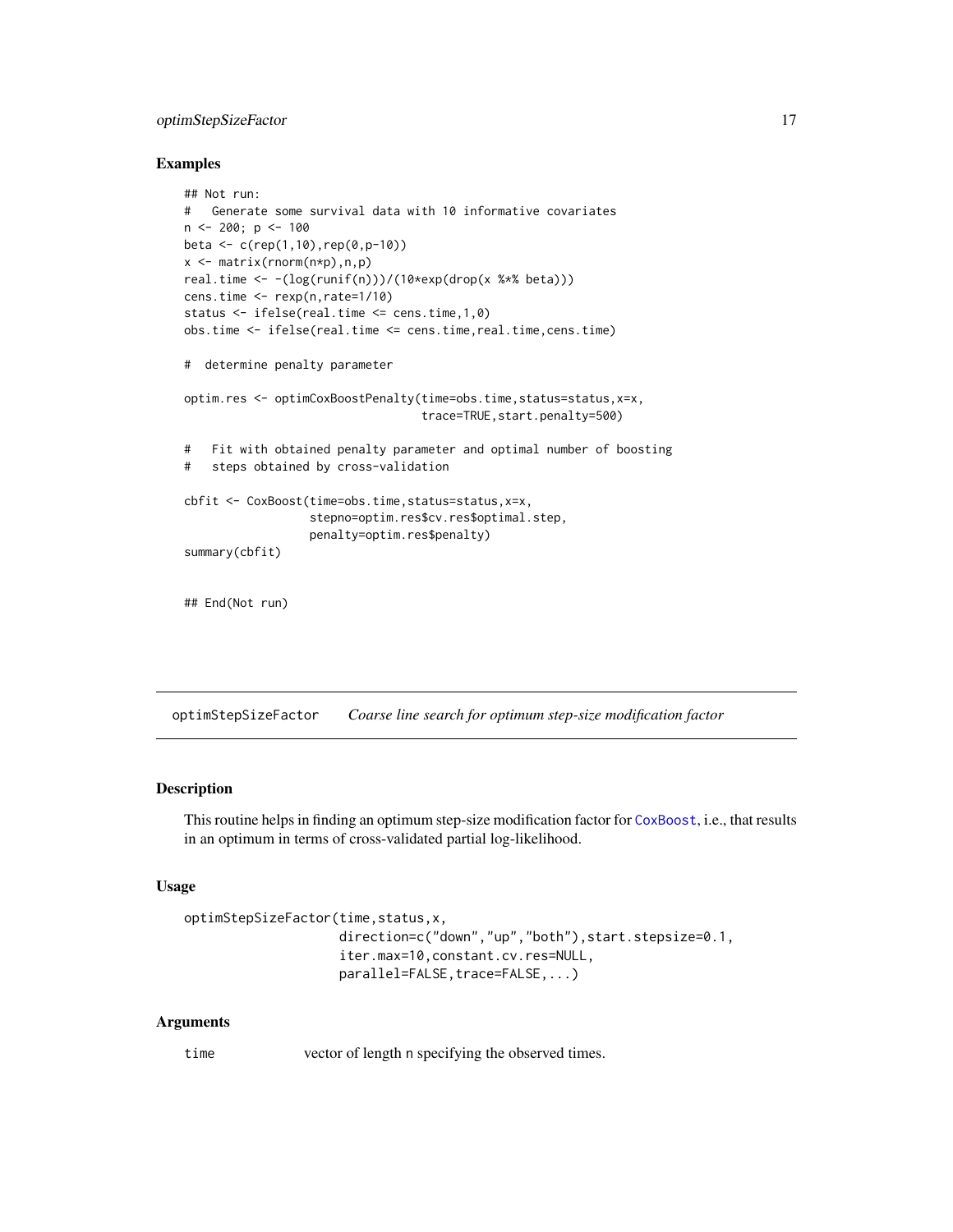<span id="page-17-0"></span>

| status                      | censoring indicator, i.e., vector of length n with entries 0 for censored obser-<br>vations and 1 for uncensored observations. If this vector contains elements not<br>equal to 0 or 1, these are taken to indicate events from a competing risk and a<br>model for the subdistribution hazard with respect to event 1 is fitted (see e.g.<br>Fine and Gray, 1999). |
|-----------------------------|---------------------------------------------------------------------------------------------------------------------------------------------------------------------------------------------------------------------------------------------------------------------------------------------------------------------------------------------------------------------|
| $\mathsf{x}$                | $n * p$ matrix of covariates.                                                                                                                                                                                                                                                                                                                                       |
| direction                   | direction of line search for an optimal step-size modification factor (starting<br>from value 1).                                                                                                                                                                                                                                                                   |
|                             | start. stepsize step size used for the line search. A final step is performed using half this size.                                                                                                                                                                                                                                                                 |
| iter.max<br>constant.cv.res | maximum number of search iterations.                                                                                                                                                                                                                                                                                                                                |
|                             | result of cv. CoxBoost for stepsize. factor=1, that can be provided for saving<br>computing time, if it already is available.                                                                                                                                                                                                                                       |
| parallel                    | logical value indicating whether computations in the cross-validation folds should<br>be performed in parallel on a compute cluster. Parallelization is performed via<br>the package snowfall and the initialization function of of this package, sfInit,<br>should be called before calling cv. CoxBoost.                                                          |
| trace                       | logical value indicating whether information on progress should be printed.                                                                                                                                                                                                                                                                                         |
| .                           | miscellaneous parameters for cv. CoxBoost.                                                                                                                                                                                                                                                                                                                          |
|                             |                                                                                                                                                                                                                                                                                                                                                                     |

## Details

A coarse line search is performed for finding the best parameter stepsize.factor for [CoxBoost](#page-1-1). If an pendistmat argument is provided (which is passed on to [CoxBoost](#page-1-1)), a search for factors smaller than 1 is sensible (corresponding to direction="down"). If no connection information is provided, it is reasonable to employ direction="both", for avoiding restrictions without subject matter knowledge.

# Value

List with the following components:

| factor.list          | array with the evaluated step-size modification factors.                                                                            |  |
|----------------------|-------------------------------------------------------------------------------------------------------------------------------------|--|
| critmat              | matrix with the mean partial log-likelihood for each step-size modification factor<br>in the course of the boosting steps.          |  |
| optimal.factor.index |                                                                                                                                     |  |
|                      | index of the optimal step-size modification factor.                                                                                 |  |
|                      | optimal. factor optimal step-size modification factor.                                                                              |  |
| optimal.step         | optimal boosting step number, i.e., with minimum mean partial log-likelihood,<br>for step-size modification factor optimal. factor. |  |

# Author(s)

Written by Harald Binder <br/>binderh@uni-mainz.de>.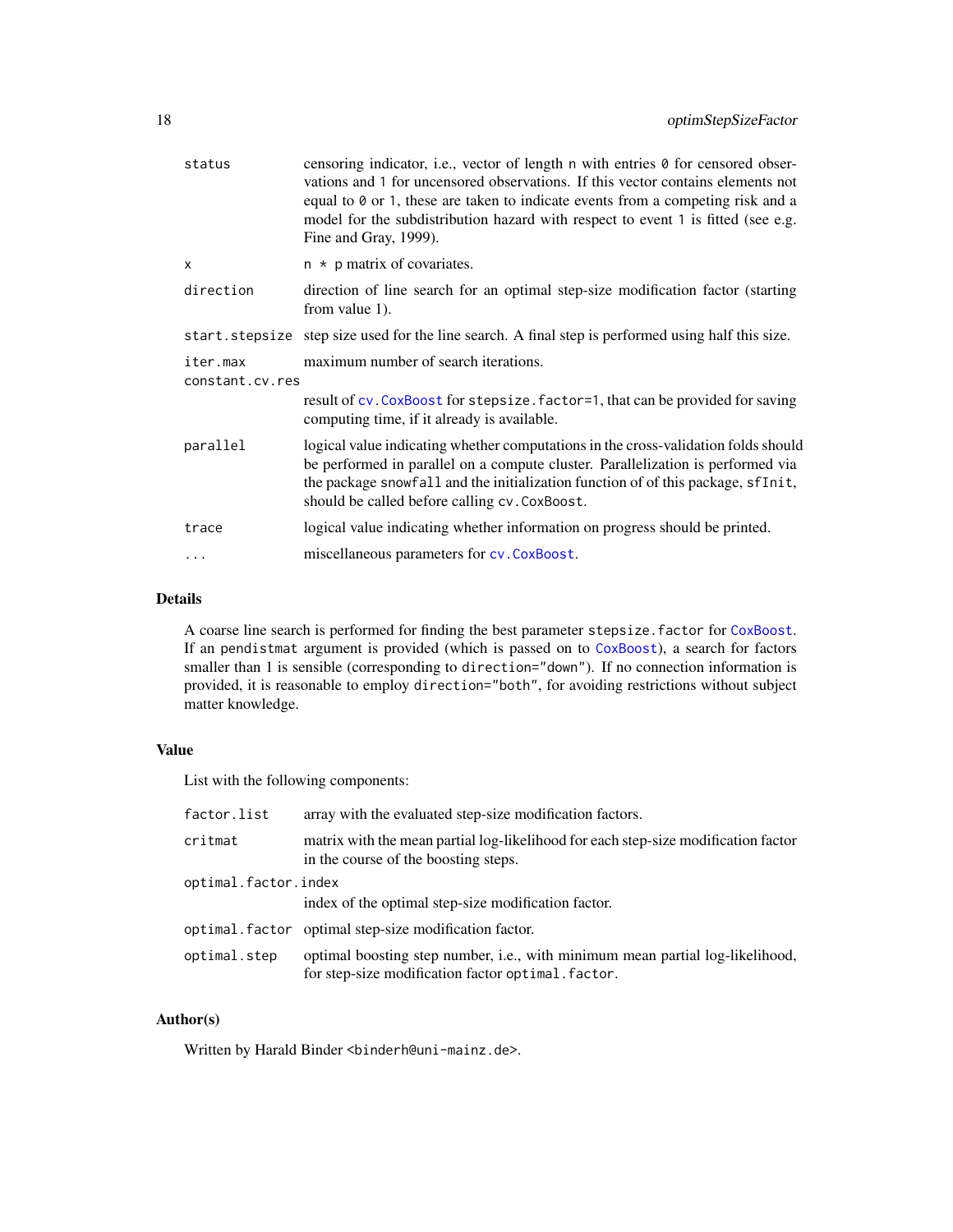# <span id="page-18-0"></span>plot.CoxBoost 19

#### References

Binder, H. and Schumacher, M. (2009). Incorporating pathway information into boosting estimation of high-dimensional risk prediction models. BMC Bioinformatics. 10:18.

#### See Also

[CoxBoost](#page-1-1), [cv.CoxBoost](#page-5-1)

#### Examples

```
## Not run:
# Generate some survival data with 10 informative covariates
n \le -200; p \le -100beta \leq c (rep(1,10), rep(0, p-10))
x \le - matrix(rnorm(n*p), n,p)
real.time <- -(\log(runif(n)))/(10*exp(drop(x **)beta)))cens.time <- rexp(n,rate=1/10)
status <- ifelse(real.time <= cens.time,1,0)
obs.time <- ifelse(real.time <= cens.time,real.time,cens.time)
# Determine step-size modification factor. As there is no connection matrix,
# perform search into both directions
optim.res <- optimStepSizeFactor(direction="both",
                                time=obs.time,status=status,x=x,
                                trace=TRUE)
# Fit with obtained step-size modification parameter and optimal number of boosting
# steps obtained by cross-validation
cbfit <- CoxBoost(time=obs.time,status=status,x=x,
                  stepno=optim.res$optimal.step,
                  stepsize.factor=optim.res$optimal.factor)
summary(cbfit)
## End(Not run)
```
plot.CoxBoost *Plot coefficient paths from CoxBoost fit*

# Description

Plots coefficient paths, i.e. the parameter estimates plotted against the boosting steps as obtained from a CoxBoost object fitted by [CoxBoost](#page-1-1).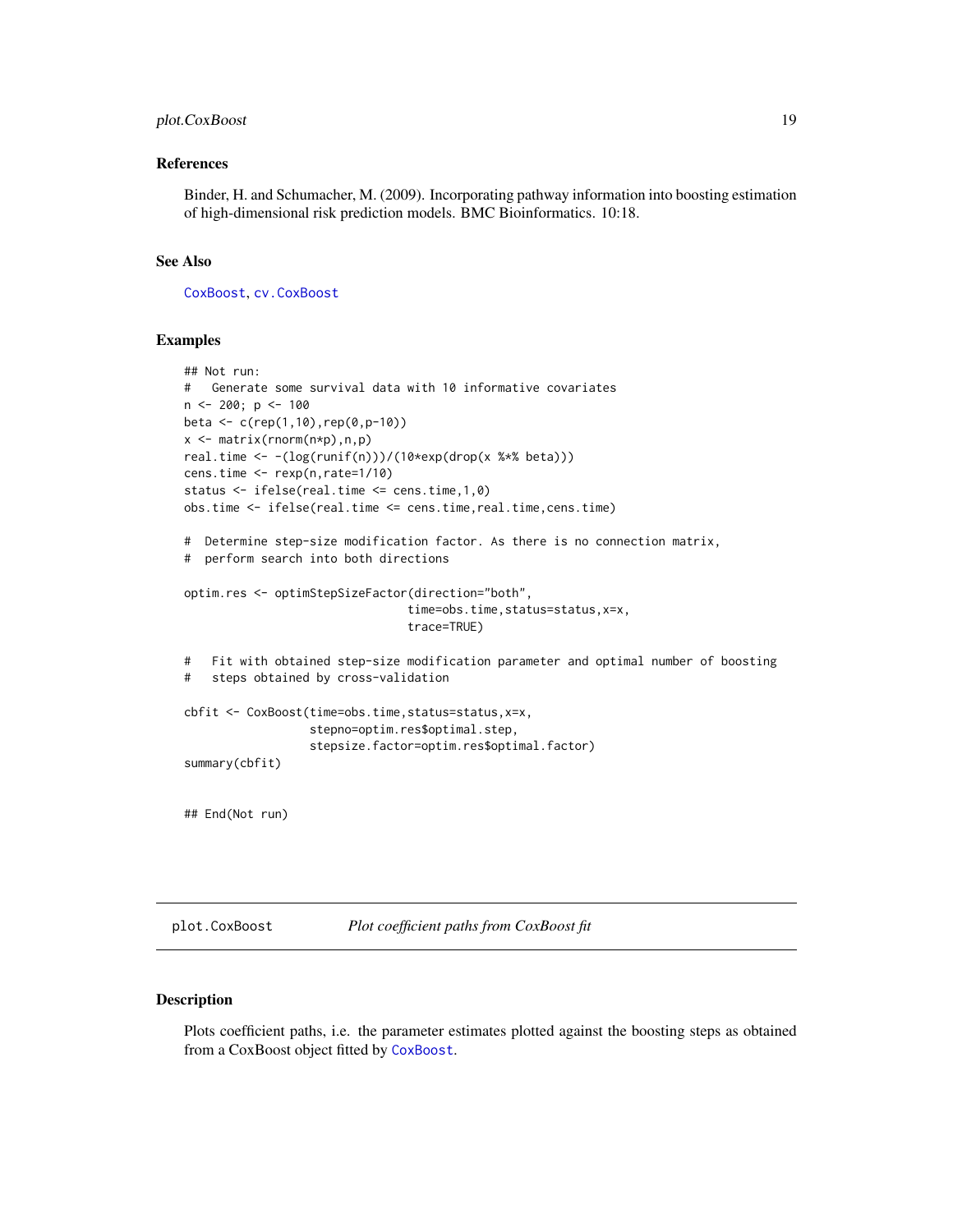# <span id="page-19-0"></span>Usage

```
## S3 method for class 'CoxBoost'
plot(x,line.col="dark grey",label.cex=0.6,xlab=NULL,ylab=NULL,xlim=NULL,ylim=NULL,...)
```
# Arguments

| $\boldsymbol{\mathsf{x}}$ | fitted CoxBoost object from a CoxBoost call.         |
|---------------------------|------------------------------------------------------|
| line.col                  | color of the lines of the coefficient path           |
| label.cex                 | scaling factor for the variable labels.              |
| xlab                      | label for the x axis, default label when NULL.       |
| ylab                      | label for the y axis, default label when NULL.       |
| xlim, ylim                | plotting ranges, default label when NULL.            |
|                           | miscellaneous arguments, passed to the plot routine. |

# Value

No value is returned, but a plot is generated.

# Author(s)

Harald Binder <binderh@uni-mainz.de>

<span id="page-19-1"></span>predict.CoxBoost *Predict method for CoxBoost fits*

# Description

Obtains predictions at specified boosting steps from a CoxBoost object fitted by [CoxBoost](#page-1-1).

#### Usage

```
## S3 method for class 'CoxBoost'
predict(object,newdata=NULL,newtime=NULL,newstatus=NULL,
       subset=NULL,at.step=NULL,times=NULL,
       type=c("lp","logplik","risk","CIF"),...)
```

| object  | fitted CoxBoost object from a CoxBoost call.                                                                                |
|---------|-----------------------------------------------------------------------------------------------------------------------------|
| newdata | n new $\star$ p matrix with new covariate values. If just prediction for the training<br>data is wanted, it can be omitted. |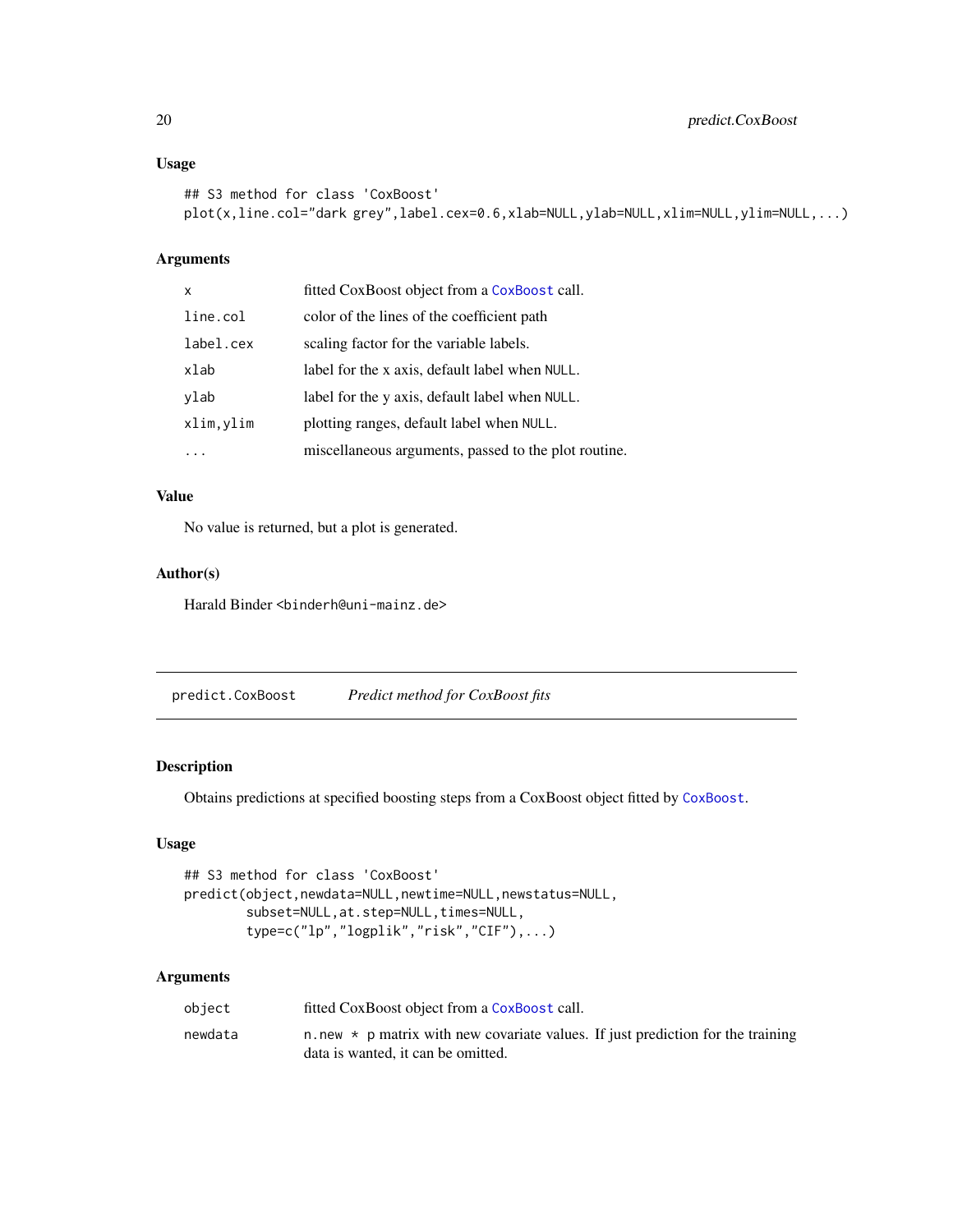| newtime, newstatus |                                                                                                                                                                                                                                                                                                                                                                                                                             |
|--------------------|-----------------------------------------------------------------------------------------------------------------------------------------------------------------------------------------------------------------------------------------------------------------------------------------------------------------------------------------------------------------------------------------------------------------------------|
|                    | vectors with observed time and censoring indicator (0 for censoring, 1 for no<br>censoring, and any other values for competing events in a competing risks set-<br>ting) for new observations, where prediction is wanted. Only required if pre-<br>dicted partial log-likelihood is wanted, i.e., if type="logplik". This can also be<br>omitted when prediction is only wanted for the training data, i.e., newdata=NULL. |
| subset             | an optional vector specifying a subset of observations to be used for evaluation.                                                                                                                                                                                                                                                                                                                                           |
| at.step            | scalar or vector of boosting step(s) at which prediction is wanted. If type="risk"<br>is used, only one step is admissible. If no step is given, the final boosting step is<br>used.                                                                                                                                                                                                                                        |
| times              | vector with T time points where prediction is wanted. Only needed for type="risk"                                                                                                                                                                                                                                                                                                                                           |
| type               | type of prediction to be returned: "1p" gives the linear predictor, "logplik" the<br>partial log-likelihood, "risk" the predicted probability of not yet having had<br>the event at the time points given in times, and "CIF" the predicted cumulative<br>incidence function, i.e., the predicted probability of having had the event of<br>interest.                                                                       |
|                    | miscellaneous arguments, none of which is used at the moment.                                                                                                                                                                                                                                                                                                                                                               |

#### Value

For type="lp" and type="logplik" a vector of length n.new (at.step being a scalar) or a n.new \* length(at.step) matrix (at.step being a vector) with predictions is returned. For type="risk" or type="CIF" a n.new \* T matrix with predicted probabilities at the specific time points is returned.

#### Author(s)

Harald Binder <binderh@uni-mainz.de>

## Examples

```
# Generate some survival data with 10 informative covariates
n < -200; p < -100beta <- c(rep(1,10),rep(0,p-10))
x <- matrix(rnorm(n*p),n,p)
real.time <- -(log(runif(n)))/(10*exp(drop(x %*% beta)))
cens.time <- rexp(n,rate=1/10)
status <- ifelse(real.time <= cens.time,1,0)
obs.time <- ifelse(real.time <= cens.time,real.time,cens.time)
# define training and test set
train.index <- 1:100
test.index <- 101:200
# Fit CoxBoost to the training data
cbfit <- CoxBoost(time=obs.time[train.index],status=status[train.index],
                 x=x[train.index,],stepno=300,penalty=100)
```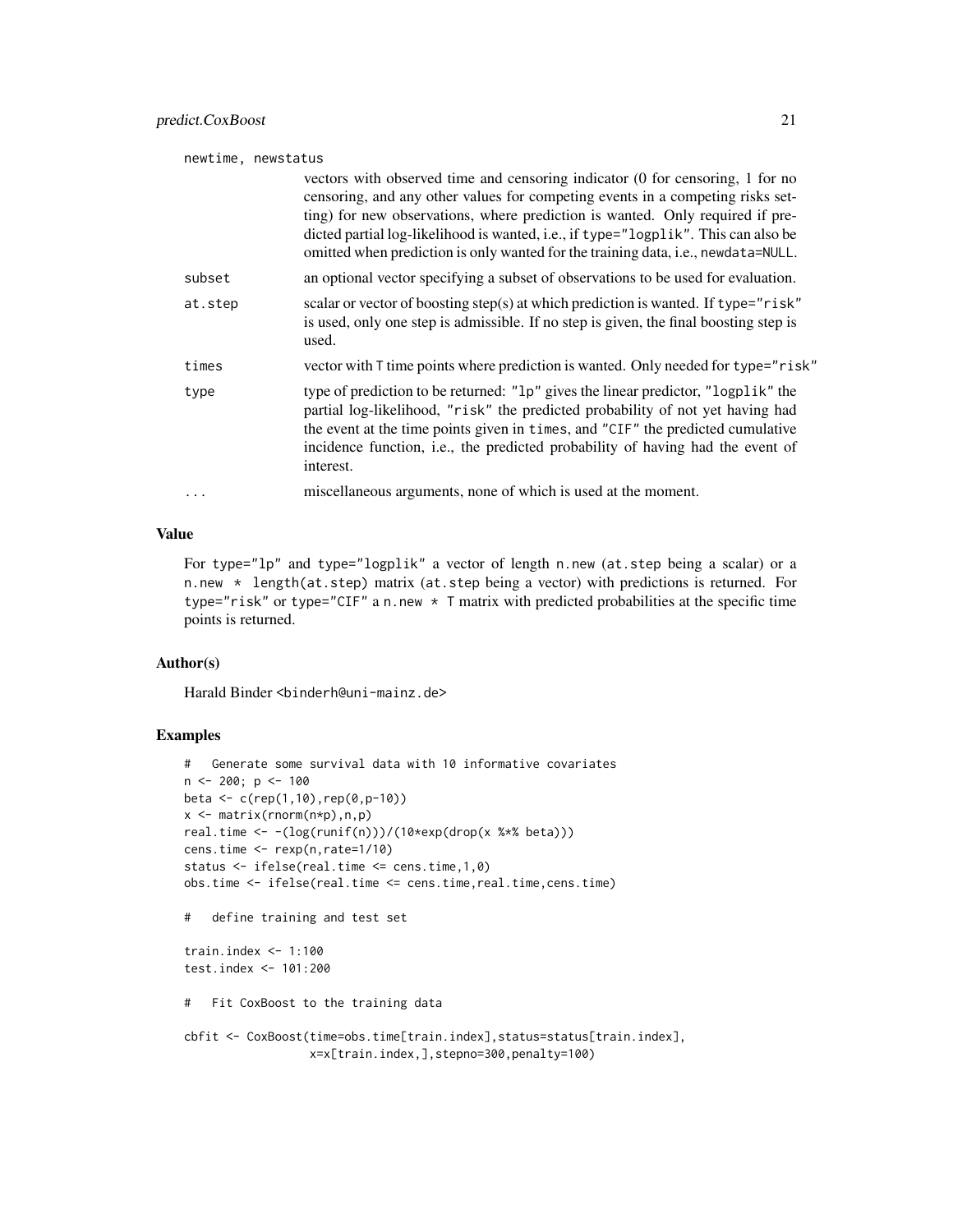<span id="page-21-0"></span># mean partial log-likelihood for test set in every boosting step

```
step.logplik <- predict(cbfit,newdata=x[test.index,],
                       newtime=obs.time[test.index],
                        newstatus=status[test.index],
                        at.step=0:300,type="logplik")
```
plot(step.logplik)

# names of covariates with non-zero coefficients at boosting step # with maximal test set partial log-likelihood

print(cbfit\$xnames[cbfit\$coefficients[which.max(step.logplik),] != 0])

<span id="page-21-1"></span>predict.iCoxBoost *Predict method for iCoxBoost fits*

# Description

Obtains predictions at specified boosting steps from a iCoxBoost object fitted by [iCoxBoost](#page-11-1).

# Usage

```
## S3 method for class 'iCoxBoost'
predict(object,newdata=NULL,
        subset=NULL, at.step=NULL, times=NULL,
        type=c("lp","logplik","risk","CIF"),...)
```

| object  | fitted CoxBoost object from a CoxBoost call.                                                                                                                                                                                                                                                                                                          |
|---------|-------------------------------------------------------------------------------------------------------------------------------------------------------------------------------------------------------------------------------------------------------------------------------------------------------------------------------------------------------|
| newdata | data frame with new covariate values (for n. new observations). If just prediction<br>for the training data is wanted, it can be omitted. If the predictive partial log-<br>likelihood is wanted (type=logplik), this frame also has to contain the response<br>information.                                                                          |
| subset  | an optional vector specifying a subset of observations to be used for evaluation.                                                                                                                                                                                                                                                                     |
| at.step | scalar or vector of boosting step(s) at which prediction is wanted. If type="risk"<br>is used, only one step is admissible. If no step is given, the final boosting step is<br>used.                                                                                                                                                                  |
| times   | vector with T time points where prediction is wanted. Only needed for type="risk"                                                                                                                                                                                                                                                                     |
| type    | type of prediction to be returned: "1p" gives the linear predictor, "logplik" the<br>partial log-likelihood, "risk" the predicted probability of not yet having had<br>the event at the time points given in times, and "CIF" the predicted cumulative<br>incidence function, i.e., the predicted probability of having had the event of<br>interest. |
| .       | miscellaneous arguments, none of which is used at the moment.                                                                                                                                                                                                                                                                                         |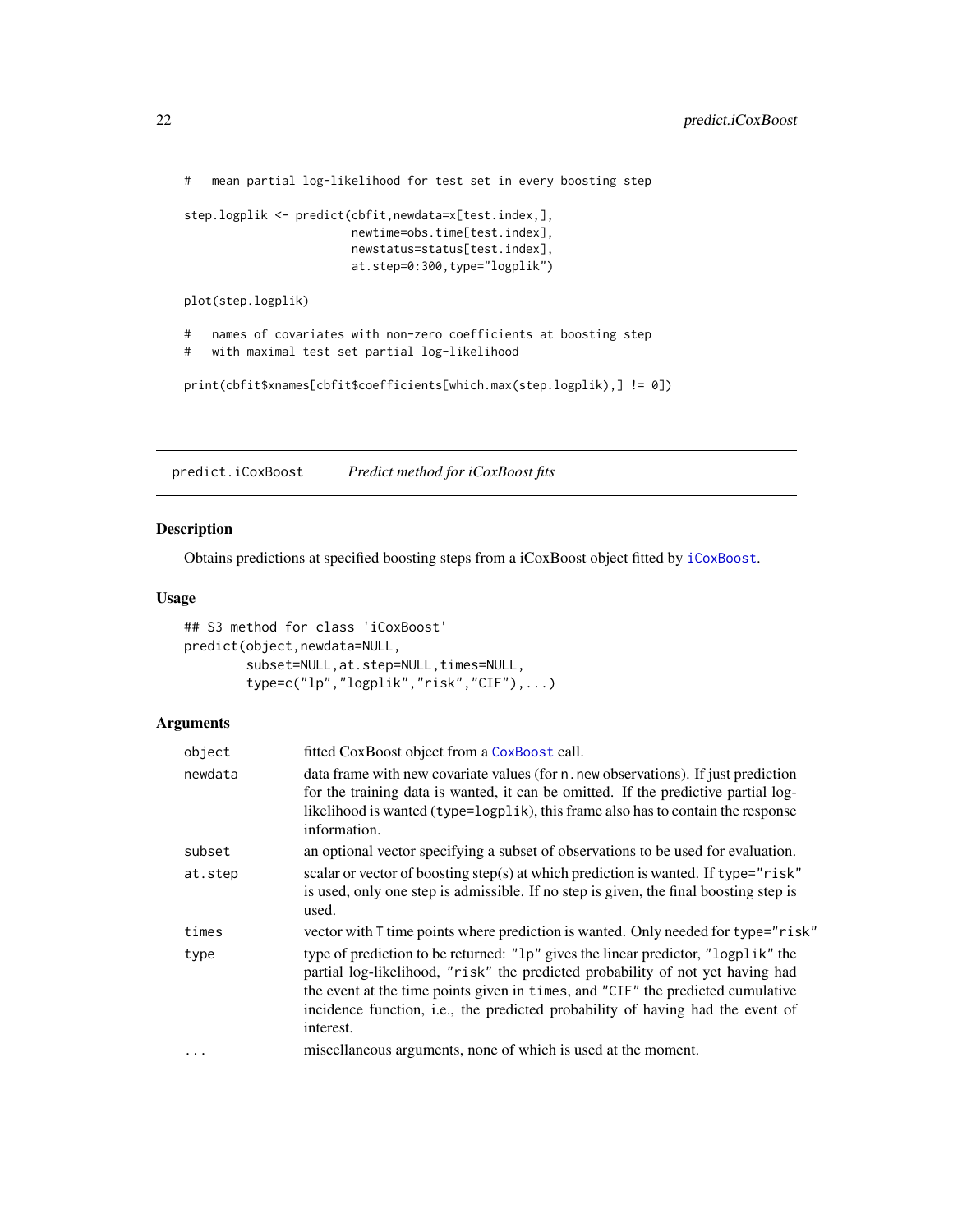# predict.iCoxBoost 23

### Value

For type="lp" and type="logplik" a vector of length n.new (at.step being a scalar) or a n.new  $\star$  length(at.step) matrix (at.step being a vector) with predictions is returned. For type="risk" or type="CIF" a n.new \* T matrix with predicted probabilities at the specific time points is returned.

# Author(s)

Harald Binder <binderh@uni-mainz.de>

#### Examples

```
n < -200; p < -100beta <- c(rep(1,2),rep(0,p-2))x \leq - matrix(rnorm(n*p),n,p)
actual.data \leftarrow as.data.findm(x)real.time <- -(log(runif(n)))/(10*exp(drop(x %*% beta)))
cens.time <- rexp(n,rate=1/10)
actual.data$status <- ifelse(real.time <= cens.time,1,0)
actual.data$time <- ifelse(real.time <= cens.time,real.time,cens.time)
# define training and test set
train.index <- 1:100
test.index <- 101:200
# Fit a Cox proportional hazards model by iCoxBoost
cbfit <- iCoxBoost(Surv(time,status) ~ .,data=actual.data[train.index,],
   stepno=300,cv=FALSE)
# mean partial log-likelihood for test set in every boosting step
step.logplik <- predict(cbfit,newdata=actual.data[test.index,],
                        at.step=0:300,type="logplik")
plot(step.logplik)
# names of covariates with non-zero coefficients at boosting step
# with maximal test set partial log-likelihood
print(coef(cbfit,at.step=which.max(step.logplik)-1))
```